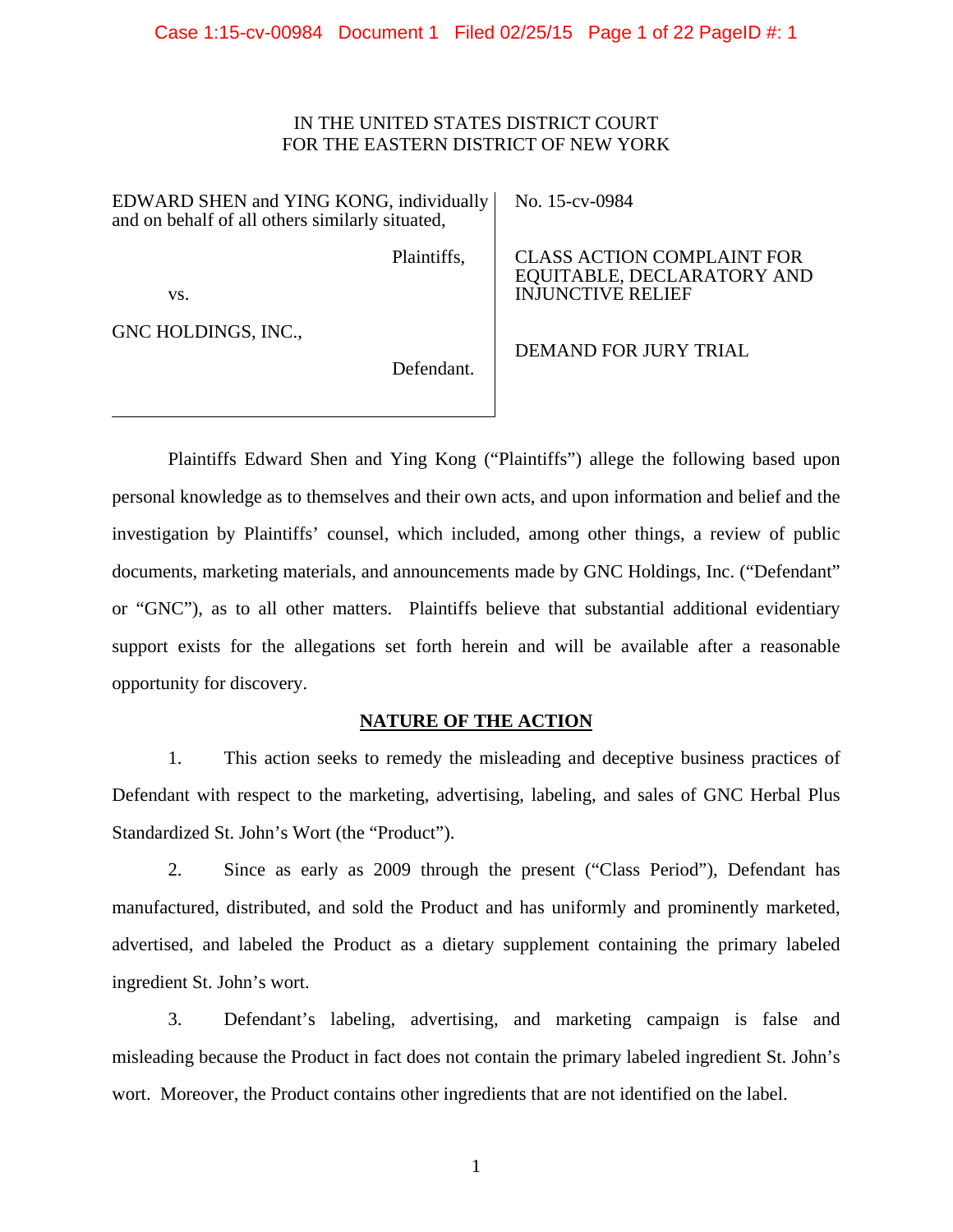#### Case 1:15-cv-00984 Document 1 Filed 02/25/15 Page 2 of 22 PageID #: 2

4. Indeed, the Attorney General for the State of New York has served upon Defendant a Cease and Desist Notification demanding that Defendant immediately stop the sale of the Product, among other specified dietary supplement products.

5. Plaintiffs relied on Defendant's representation that the Product was what it was purported to be: an herbal dietary supplement containing St. John's wort. Plaintiffs did not purchase the Product with the intent not to receive the represented herbal dietary supplement.

6. Consumers purchase products containing St. John's wort, such as Defendant's Product, for its purported health-related benefits – that is, as a dietary herbal supplement that is used in the treatment of depression, inflammation, and other conditions. To the extent that the Product does not contain St. John's wort it does not and cannot provide the intended healthrelated benefits.

7. Defendant's failure to identify all the ingredients on the label of the Product also exposes consumers with food allergies, or who are taking medication for an unrelated illness, to potentially serious health risk every time the consumer ingests the contaminated herbal dietary supplement.

8. Plaintiffs and the Class were injured as they did not get what they paid for. Plaintiffs and the Class did not receive a dietary supplement that contains St. John's wort; rather, they received a product that does not contain St. John's wort, and contains other ingredients not identified on the label, in contradiction to Defendant's representations. Plaintiffs would not have purchased the Product had they known the truth. Plaintiffs and the Classes suffered an injury in that the Product they purchased is, in fact, worthless as a product because it is misbranded and unable to provide the intended health-related benefit, as promised.

9. Defendant's conduct of falsely marketing, advertising, labeling, and selling the Product as containing St. John's wort, which it did not have, (a) constitutes misleading and deceptive conduct; (b) is likely to mislead members of the public; and (c) is substantially injurious to consumers. As such, Plaintiffs seek relief in this action individually and as a class action on behalf of all purchasers in the United States of the Product (the "Class"). Plaintiffs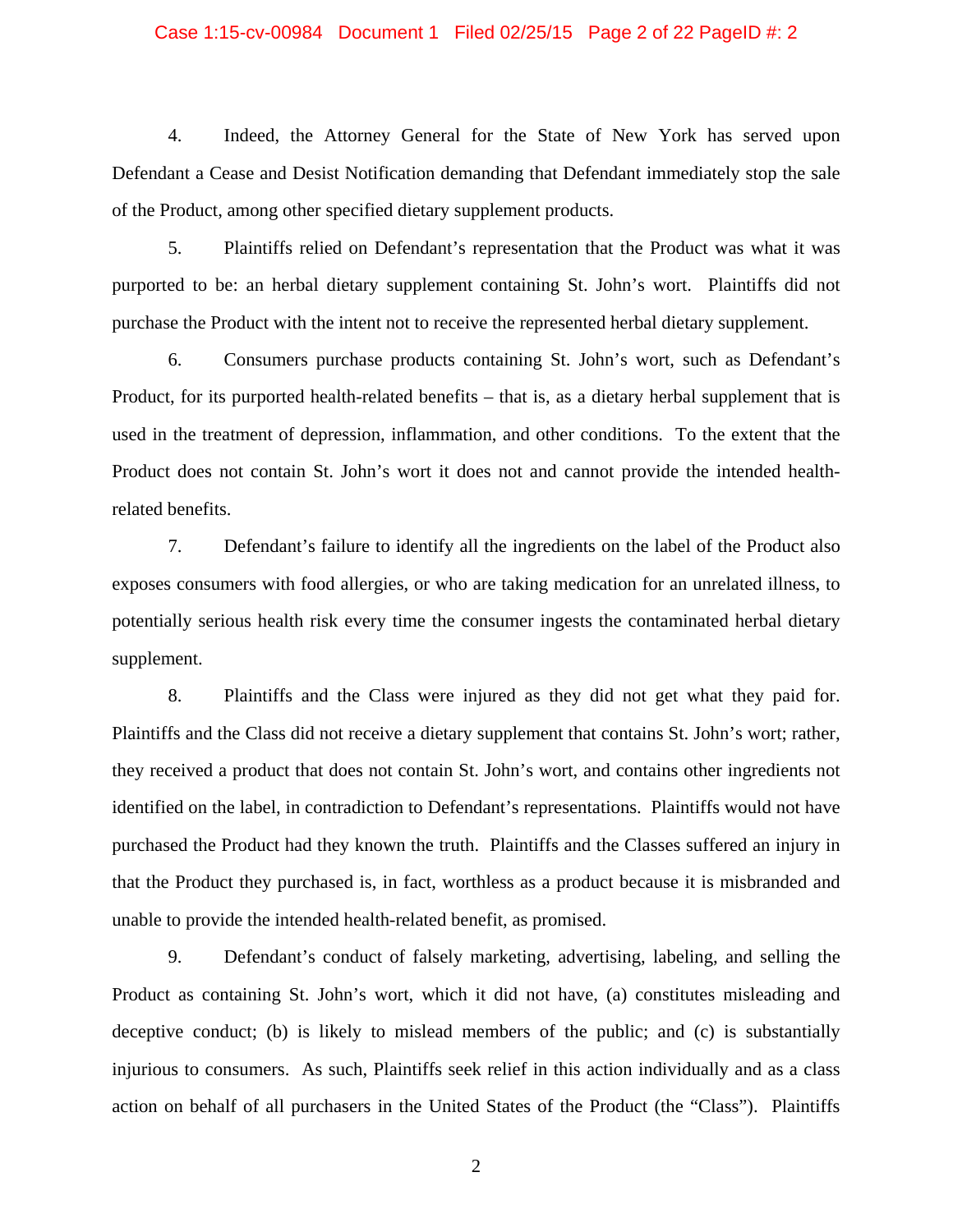#### Case 1:15-cv-00984 Document 1 Filed 02/25/15 Page 3 of 22 PageID #: 3

also seek relief in this action individually and as a class action on behalf of a subclass of all purchasers in New York of the Product (the "New York Class").

#### **JURISDICTION AND VENUE**

10. This Court has original jurisdiction over the claims asserted herein individually and on behalf of the Class pursuant to 28 U.S.C. §1332, as amended in February 2005 by the Class Action Fairness Act. Subject matter jurisdiction is proper because: (1) the amount in controversy in this class action exceeds five million dollars, exclusive of interest and costs; and (2) a substantial number of the members of the proposed classes are citizens of a state different from that of Defendant. Personal jurisdiction is proper as Defendant has purposefully availed itself of the privilege of conducting business activities within this District.

11. Defendant, a citizen of Pennsylvania, has distributed, marketed, advertised, labeled, and sold the Product, which is the subject of the present complaint, in this District. Venue is proper in this judicial district under 28 U.S.C. §1391(b)(2) because Defendant conducts business in this District and a substantial part of the acts or omissions giving rise to the claims set forth herein occurred in this District.

#### **PARTIES**

12. Plaintiff Edward Shen is a citizen of New York and an individual consumer. During the Class Period, Plaintiff purchased Defendant's Product from the GNC website on multiple occasions during 2013 and 2014. Prior to purchasing the Product, Plaintiff read and relied upon false and misleading statements that were prepared by and/or approved by Defendant and its agents and disseminated through the packaging of the Product. At the time of purchase, Plaintiff believed that he was paying for a dietary supplement containing St. John's wort and was deceived when he received a product that did not contain St. John's wort. But for Defendant's misrepresentations, Plaintiff would not have purchased the Product. Plaintiff thus was damaged by Defendant's practice.

13. Plaintiff Ying Kong is a citizen of New York and an individual consumer. During the Class Period, Plaintiff purchased Defendant's Product from the GNC website on multiple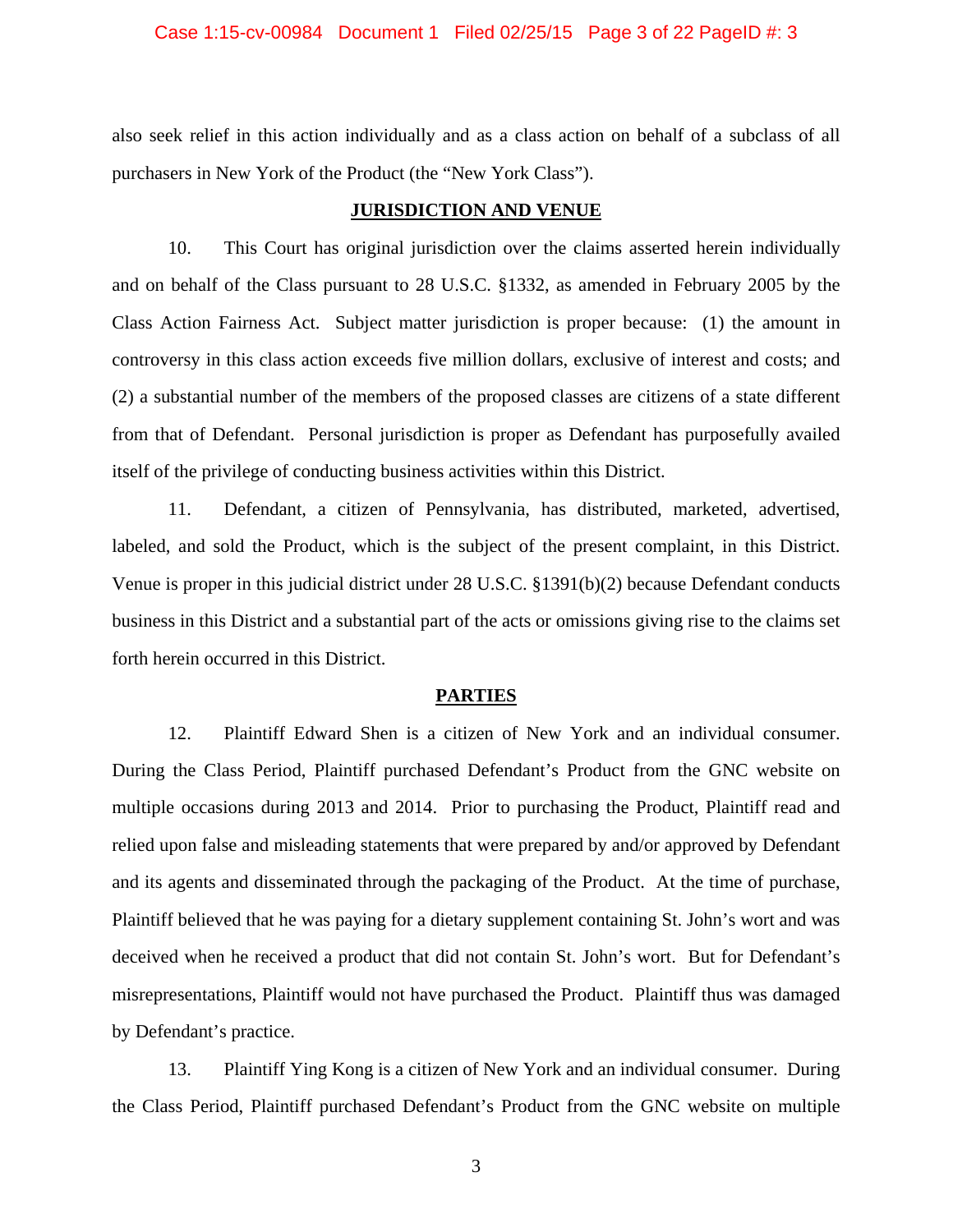#### Case 1:15-cv-00984 Document 1 Filed 02/25/15 Page 4 of 22 PageID #: 4

occasions during 2013 and 2014. Prior to purchasing the Product, Plaintiff read and relied upon false and misleading statements that were prepared by and/or approved by Defendant and its agents and disseminated through the packaging of the Product. At the time of purchase, Plaintiff believed that she was paying for a dietary supplement containing St. John's wort and was deceived when she received a product that did not contain St. John's wort. But for Defendant's misrepresentations, Plaintiff would not have purchased the Product. Plaintiff thus was damaged by Defendant's practice.

14. Defendant is a Pennsylvania corporation with its headquarters located at 300 Sixth Avenue, Pittsburgh, PA 15222. Defendant distributes, markets, advertises, and sells the Product throughout the United States. GNC, together with its subsidiaries, operates a network of retail stores, selling health, wellness and performance products, including vitamins, minerals and herbal supplement products, sports nutrition products and diet products, throughout the world. As of February 17, 2015, it operated more than 8,900 locations worldwide and sold its products through online channels.

# **ALLEGATIONS OF FACT**

#### **A. Defendant's False and Misleading Statements**

15. Defendant manufactures, distributes, and sells its private label dietary supplements nationwide. The Product is uniformly and prominently marketed, advertised, and labeled as a dietary supplement containing the primary labeled ingredient St. John's wort. Defendant also represents in the nutrition panel on the label of the Product that the Product contains only the ingredients listed and no others.

16. Consumers purchase products with St. John's wort for its purported health-related benefits – that is, as a dietary supplement that helps with depression, inflammation, and other conditions.

17. Because Defendant's Product does not contain St. John's wort, it does not and cannot provide the intended health-related benefits.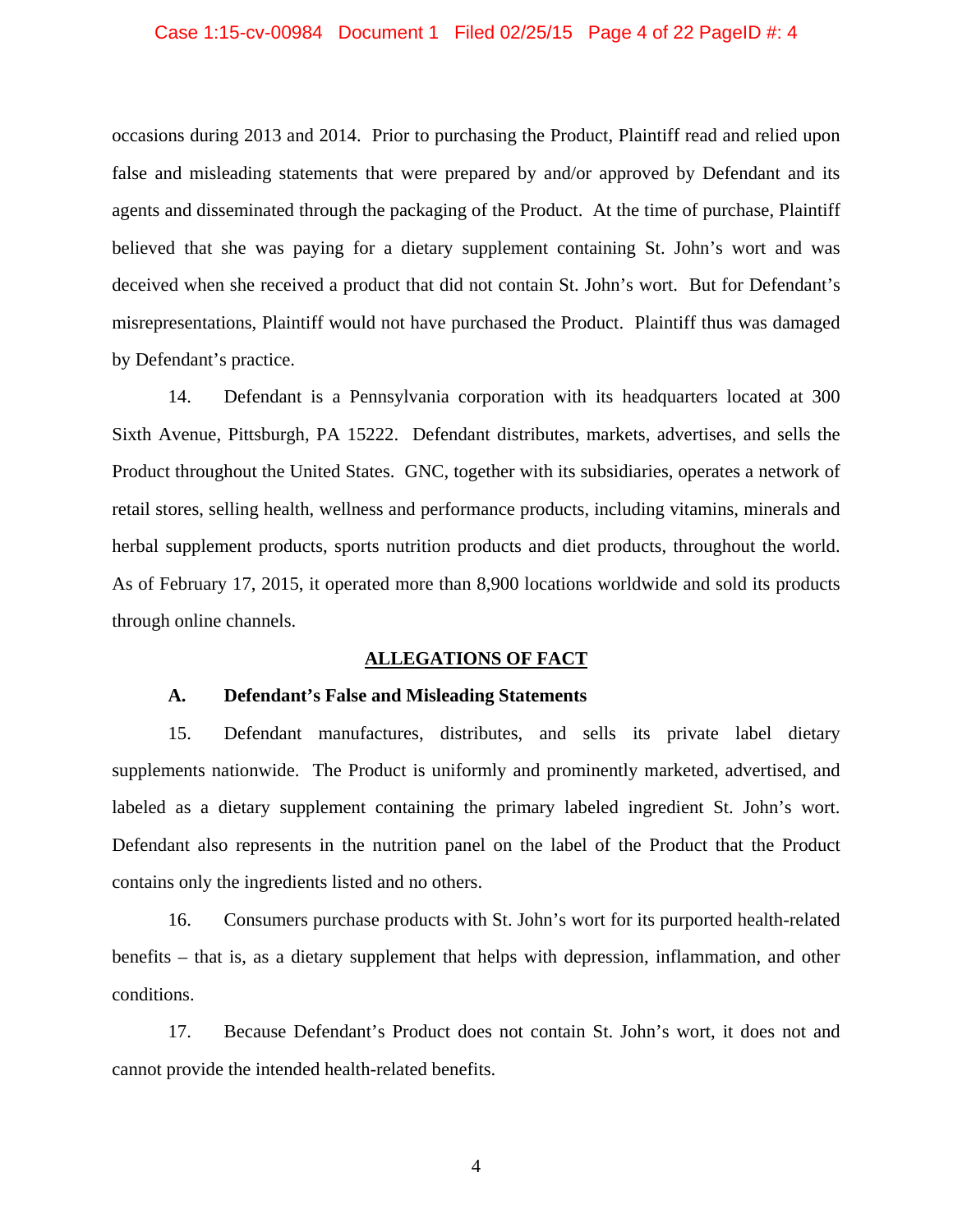#### **B. The Product Does Not Contain the Labeled Ingredient St. John's Wort and Contains Other Ingredients Not Identified on the Label**

18. Defendant's labeling, advertising, and marketing campaign is false and misleading because the Product does not contain the primary labeled ingredient, St. John's wort. Moreover, the Product contains other ingredients that are not identified on the label.

19. On February 2, 2015, the Attorney General of the State of New York sent GNC a cease and desist letter demanding that GNC stop selling adulterated and mislabeled herbal supplements. GNC was notified that six popular GNC "Herbal Plus" brand dietary supplement products were purchased at four different New York State locations and were then genetically tested five times per sample, yielding 120 results. Defendant's Product is one of the dietary supplements identified by the New York Attorney General as adulterated and misbranded. A copy of the Cease and Desist Notification is attached hereto as Exhibit A.

20. With regard to Defendant's Product, the New York Attorney General concluded that it tested "[n]egative" for containing the labeled ingredient St. John's wort because "[n]o St. John's Wort DNA was identified." GNC was further informed that the testing revealed positive identification of allium, oryza, and dracaena – none of which are disclosed as ingredients on the label.

21. The New York Attorney General's findings support what consumer advocacy groups have been saying for years about herbal supplements such as the Product – major retailers like GNC are "not providing the public with authentic products without substitution, contamination or fillers." *See* Exhibit A at 2.

22. The New York Attorney General's testing is consistent with the results of prior research on whether herbal dietary supplements actually contain the primary labeled ingredients. A November 3, 2013 New York Times article reported:

DNA tests show that many pills labeled as healing herbs are little more than powdered rice and weeds. Using a test called DNA barcoding, a kind of genetic fingerprinting that has also been used to help uncover labeling fraud in the commercial seafood industry, Canadian researchers tested 44 bottles of popular supplements sold by 12 companies. They found that many were not what they claimed to be, and that pills labeled as popular herbs were often diluted – or replaced entirely – by cheap fillers like soybean, wheat and rice.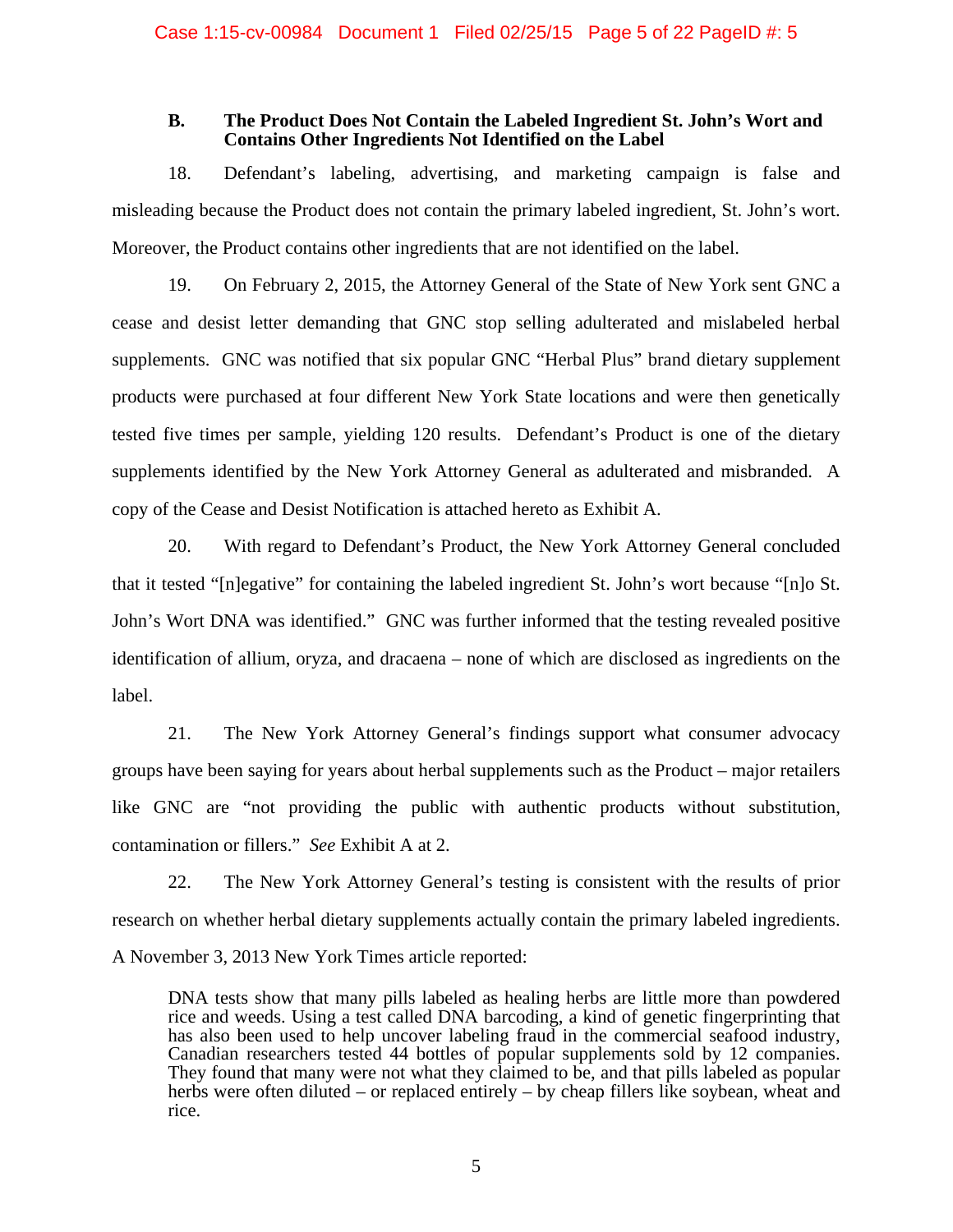# Case 1:15-cv-00984 Document 1 Filed 02/25/15 Page 6 of 22 PageID #: 6

Consumer advocates and scientists say the research provides more evidence that the herbal supplement industry is riddled with questionable practices.

Anahad O'Connor, *Herbal Supplements Are Often Not What They Seem*, THE NEW YORK TIMES, Nov. 3, 2013 (available at: http://www.nytimes.com/2013/11/05/science/herbal-supplements-areoften-not-what-they-seem.html?pagewanted=all&\_r=0 (last accessed February 22, 2015)).

23. Throughout the Class Period, Defendant engaged in, and Plaintiffs and members of the Classes were exposed to, a uniform message displayed on the label of the Product. This message, *at a minimum*, is conveyed at the point of purchase on the packaging and labeling of the Product. Thus, all consumers are exposed to the same message on the label.

24. Plaintiffs and the Classes reasonably understood the packaging of the Product to mean that the Product is an herbal dietary supplement that contains the labeled ingredient St. John's wort, having specified health-related attributes, and does not contain other ingredients not identified on the label. Plaintiffs and the Classes relied on such representations in making their purchases of the Product.

# **C. Consumers Desire Accurately Labeled Products**

 $\overline{a}$ 

25. As more and more consumers realize the value of good health, interest in herbal dietary supplements has risen. Consumers are increasingly looking for alternative remedies to cure what ails them and to help them stay healthy well into their later years. Heightened consumer awareness regarding preventative healthcare and an aging population has fueled a thriving consumer market in herbal dietary supplements.

26. Americans spend an estimated  $$6$  billion a year<sup>1</sup> on herbal dietary supplements that promise a spectrum of health-related benefits, from fighting off colds to boosting memory.

<sup>1</sup> *See* American Botanical Council, *Herbal Dietary Supplement Retail Sales Up 7.9% in 2013, HerbalGram Herb Market Report Marks a Decade of Rising Sales*, Sept. 3, 2014 (available at: http://cms.herbalgram.org/press/2014/2013 Herb\_Market\_Report.html?ts=1423515683&signature=f627c 4281d78cf20ac0334cd04991e22 (last accessed February 11, 2015)).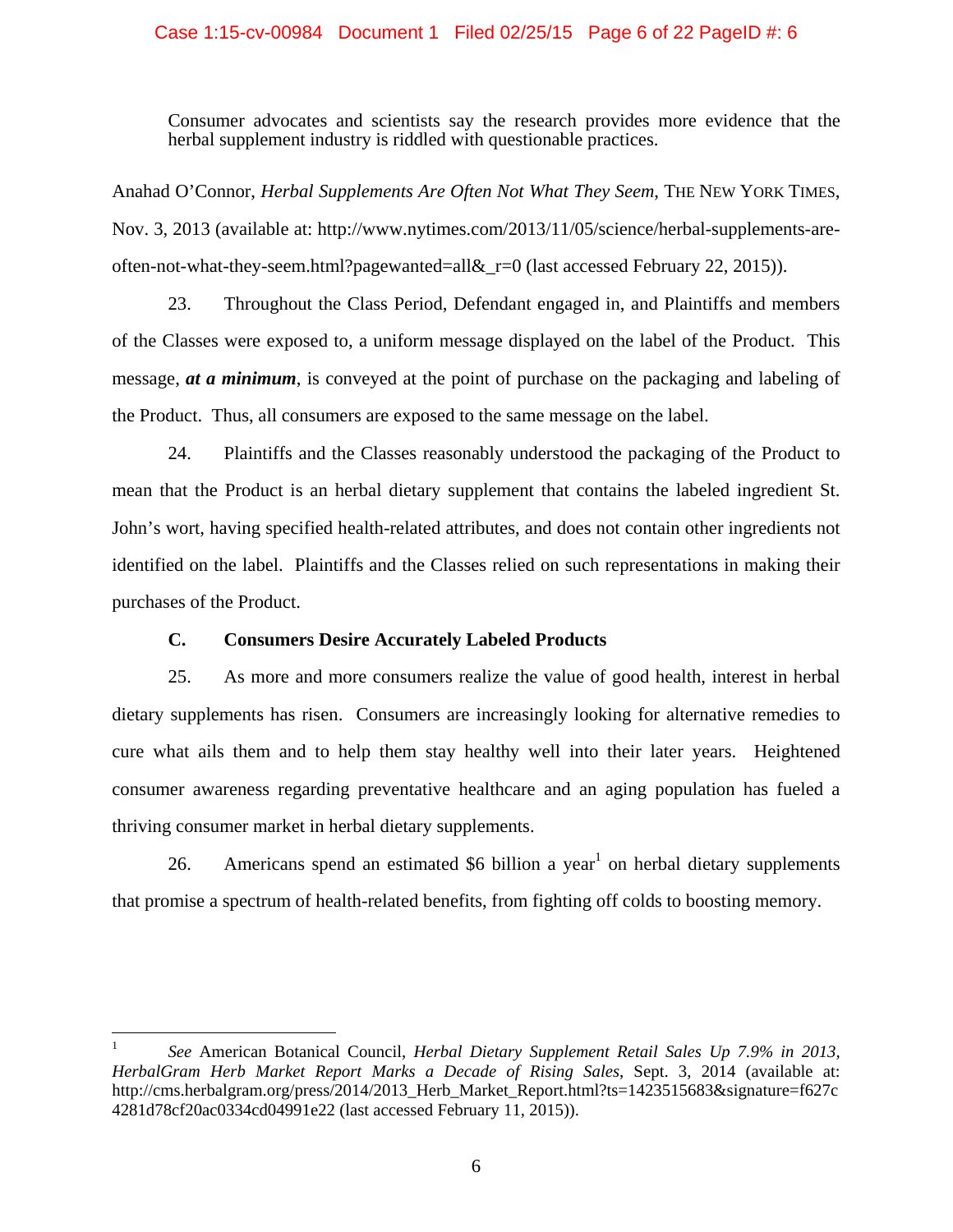#### Case 1:15-cv-00984 Document 1 Filed 02/25/15 Page 7 of 22 PageID #: 7

27. As American consumers look for products that help them maintain a healthy lifestyle, product package labels are vehicles that convey quality, nutrition, and ingredient information to consumers that they can and do use to make purchasing decisions.

28. Defendant realizes that consumers are increasingly interested in herbal dietary supplements. Indeed, Defendant claims to be "the leading global specialty retailer of health, wellness and performance products, including vitamins, minerals and herbal supplement products ("VMHS"), sports nutrition products and diet products." *See* Form 10-K filed with the SEC February 17, 2015. Further, GNC has stated, "We believe that the strength of our GNC brand, which is distinctively associated with health and wellness, combined with our stores and online channels, gives us broad access to consumers and uniquely positions us to benefit from the favorable trends driving growth in the nutritional supplements industry and the broader health and wellness sector." *Id.* Thus, Defendant unquestionably understands the importance and value of descriptors and labels that convey to consumers that a product contains the labeled ingredients and thus has certain attributes and benefits associated with it.

29. A reasonable consumer understands that a product contains the labeled ingredients, and conversely, should not contain any other ingredients not identified on the label.

30. Consumers lack the meaningful ability to test or independently ascertain the truthfulness of product labeling at the point of sale. Consumers would not know the true nature of the ingredients merely by reading the ingredient label; its discovery requires investigation beyond the grocery store and knowledge of food chemistry beyond that of the average consumer. Thus, reasonable consumers must and do rely on companies such as Defendant to honestly report the nature of a product's ingredients, and companies such as Defendant intend and know that consumers rely upon labeling statements in making their purchasing decisions. Such reliance by consumers is also eminently reasonable, since companies are prohibited from making false or misleading statements on their dietary supplement products under federal law.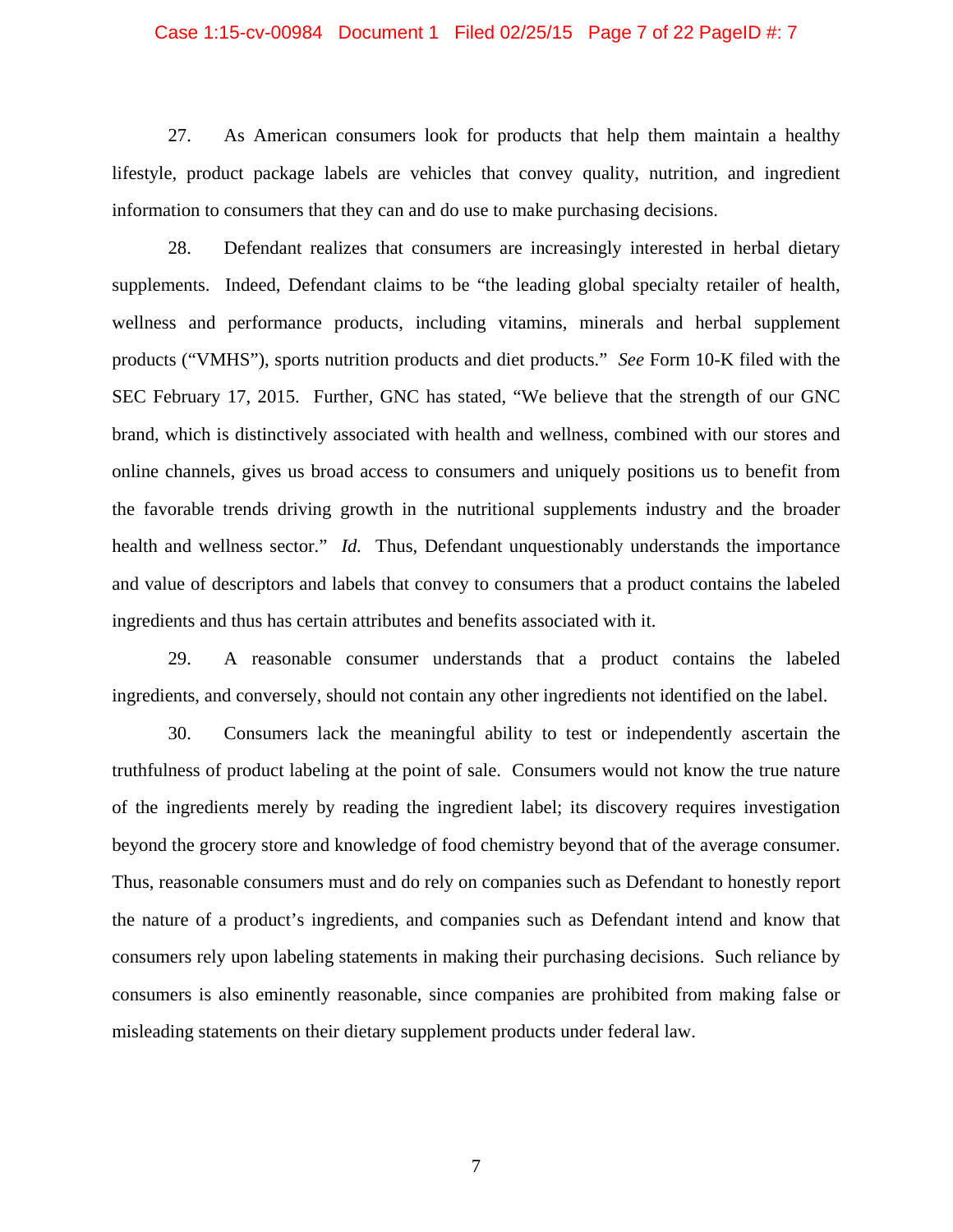#### Case 1:15-cv-00984 Document 1 Filed 02/25/15 Page 8 of 22 PageID #: 8

31. Defendant unscrupulously capitalizes on consumers' heightened demand for health-related herbal dietary supplement products by deceptively labeling, advertising, and marketing the Product.

# **DAMAGES TO PLAINTIFFS AND THE CLASSES**

32. Plaintiffs purchased the Product based on Defendant's labeling, advertising, and marketing that the Product is an herbal dietary supplement containing St. John's wort.

33. Defendant manufactured, distributed, and sold the Product, which is misbranded. Misbranded products cannot be legally manufactured, distributed, sold, or held, and have no economic value and are legally worthless as a matter of law.

34. Moreover, the Product does not and cannot provide the intended health-related benefits because it does not contain the labeled ingredient, St. John's wort, and thus is worthless.

# **TOLLING OF THE STATUTE OF LIMITATIONS, FRAUDULENT CONCEALMENT, EQUITABLE TOLLING, AND CONTINUING VIOLATIONS**

35. Plaintiffs did not discover and could not have discovered through the exercise of reasonable diligence the existence of the claims sued upon herein until immediately prior to commencing this civil action.

36. Any applicable statutes of limitation have been tolled by Defendant's affirmative acts of fraudulent concealment and continuing misrepresentations, as the facts alleged above reveal.

37. Because of the self‑concealing nature of Defendant's actions and its affirmative acts of concealment, Plaintiffs and the Classes assert the tolling of any applicable statutes of limitations affecting the claims raised herein.

38. Defendant continues to engage in the deceptive practice, and consequently, unwary consumers are injured on a daily basis by Defendant's unlawful conduct. Therefore, Plaintiffs and the Classes submit that each instance that Defendant engaged in the conduct complained of herein and each instance that a member of any Class purchased the Product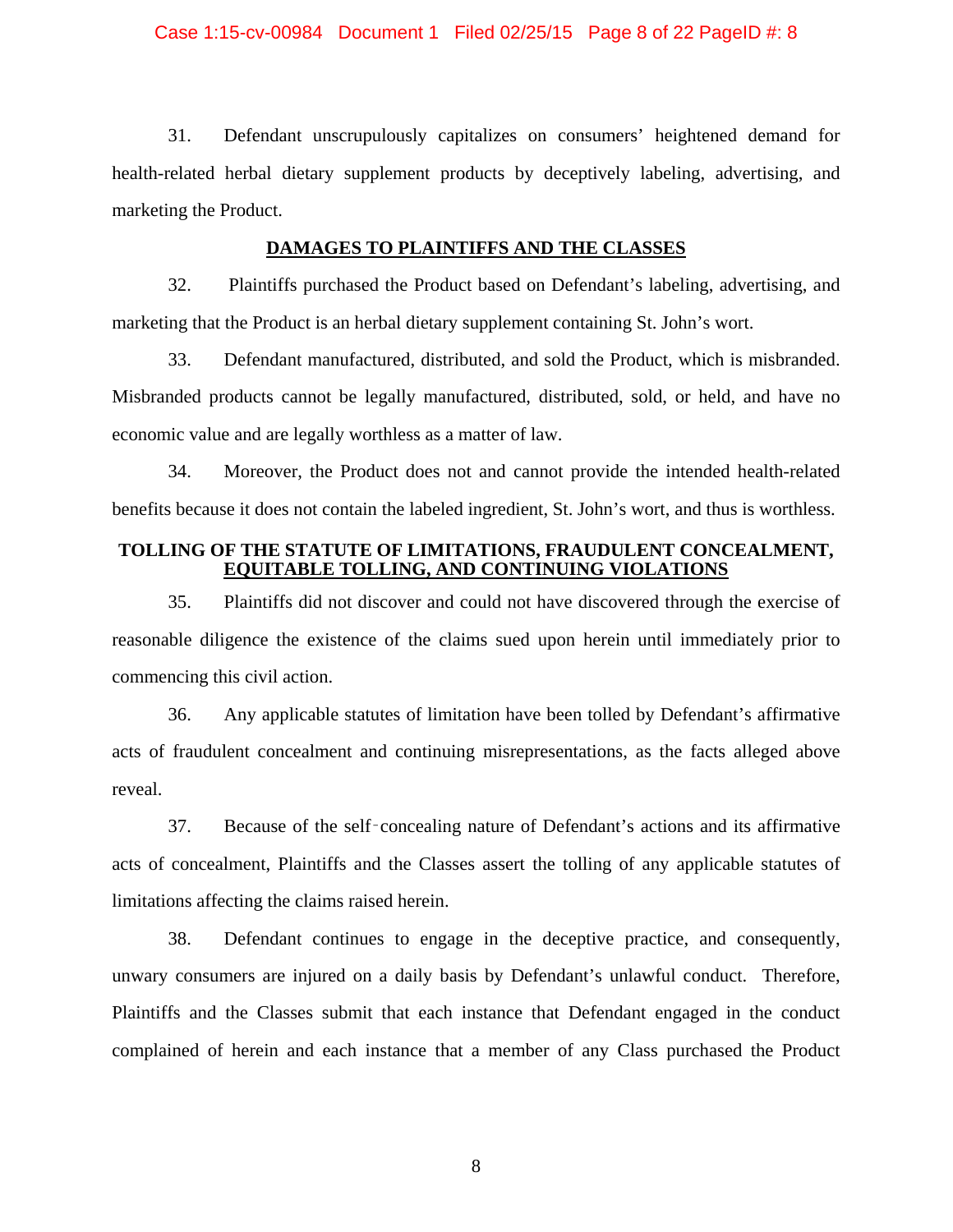# Case 1:15-cv-00984 Document 1 Filed 02/25/15 Page 9 of 22 PageID #: 9

constitutes part of a continuing violation and operates to toll the statutes of limitation in this action.

39. Defendant is estopped from relying on any statute of limitations defense because of its unfair or deceptive conduct.

40. Defendant's conduct was and is, by its nature, self‑concealing. Still, Defendant, through a series of affirmative acts or omissions, suppressed the dissemination of truthful information regarding its illegal conduct, and actively has foreclosed Plaintiffs and the Classes from learning of its illegal, unfair, and/or deceptive acts. These affirmative acts included concealing that the Product does not contain the labeled ingredient, St. John's wort, and contains other ingredients not identified on the label.

41. By reason of the foregoing, the claims of Plaintiffs and the Classes are timely under any applicable statute of limitations, pursuant to the discovery rule, the equitable tolling doctrine, and fraudulent concealment.

# **CLASS ACTION ALLEGATIONS**

42. Plaintiffs bring this action individually and as a class action pursuant to Federal

Rule of Civil Procedure 23 on behalf of herself and the Classes defined as follows:

# **NATIONWIDE CLASS:**

All persons in the United States who purchased the Product during the applicable statute of limitations period for personal or household use, and not for resale or distribution purposes. Specifically excluded from this Class are Defendant; the officers, directors, or employees of Defendant; any entity in which Defendant has a controlling interest; and any affiliate, legal representative, heir, or assign of Defendant. Also excluded are those who assert claims for personal injury as well as any federal, state, or local governmental entities, any judicial officer presiding over this action and the members of his/her immediate family and judicial staff, and any juror assigned to this action.

# **NEW YORK CLASS:**

All consumers in New York who purchased the Product during the applicable statute of limitations period for personal or household use, and not for resale or distribution purposes. Specifically excluded from this Class are Defendant; the officers, directors, or employees of Defendant; any entity in which Defendant has a controlling interest; and any affiliate, legal representative, heir, or assign of Defendant. Also excluded are those who assert claims for personal injury as well as any federal, state, or local governmental entities, any judicial officer presiding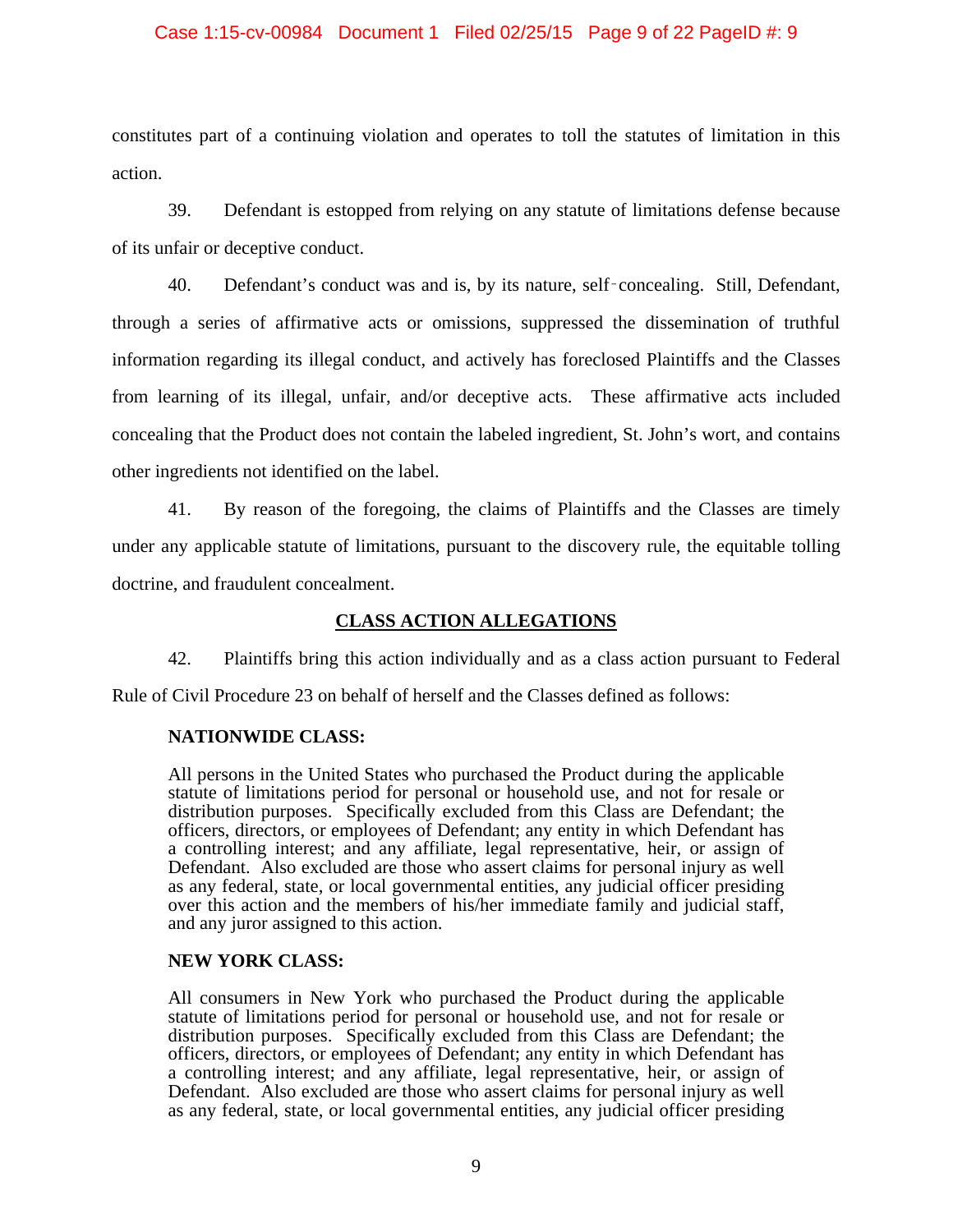#### Case 1:15-cv-00984 Document 1 Filed 02/25/15 Page 10 of 22 PageID #: 10

over this action and the members of his/her immediate family and judicial staff, and any juror assigned to this action.

43. Plaintiffs also bring this action individually and as a class action pursuant to Federal Rule of Civil Procedure 23 on behalf of all persons located within his/her respective home state of New York and on behalf of all persons located within the states with similar consumer protection laws, breach of express warranty laws and breach of implied warranty laws.

44. The Classes are sufficiently numerous, as each includes thousands of persons who have purchased the Product. Thus, joinder of such persons in a single action or bringing all members of the Classes before the Court is impracticable for purposes of Rule  $23(a)(1)$ . The question is one of a general or common interest of many persons and it is impractical to bring them all before the Court. The disposition of the claims of the members of the Classes in this class action will substantially benefit both the parties and the Court.

45. There are questions of law and fact common to each Class for purposes of Rule  $23(a)(2)$ , including whether Defendant's labels and packaging include uniform misrepresentations that misled Plaintiffs and the other members of the Classes to believe the Product is a dietary supplement that contains the labeled ingredient having specific health-related attributes. The members of each Class were and are similarly affected by having purchased the Product for the intended and foreseeable purpose as promoted, marketed, advertised, packaged, and labeled by Defendant as set forth in detail herein, and the relief sought herein is for the benefit of Plaintiffs and other members of the Classes. Thus, there is a well-defined community of interest in the questions of law and fact involved in this action and affecting the parties.

46. Plaintiffs assert claims that are typical of the claims of each respective Class for purposes of Rule 23(a)(3). Plaintiffs and all members of each respective Class have been subjected to the same wrongful conduct because they have purchased the Product, which does not contain the labeled ingredient, St. John's wort. Plaintiffs and the members of each Class have thus all overpaid for the Product, which is worthless because it does not contain St. John's wort.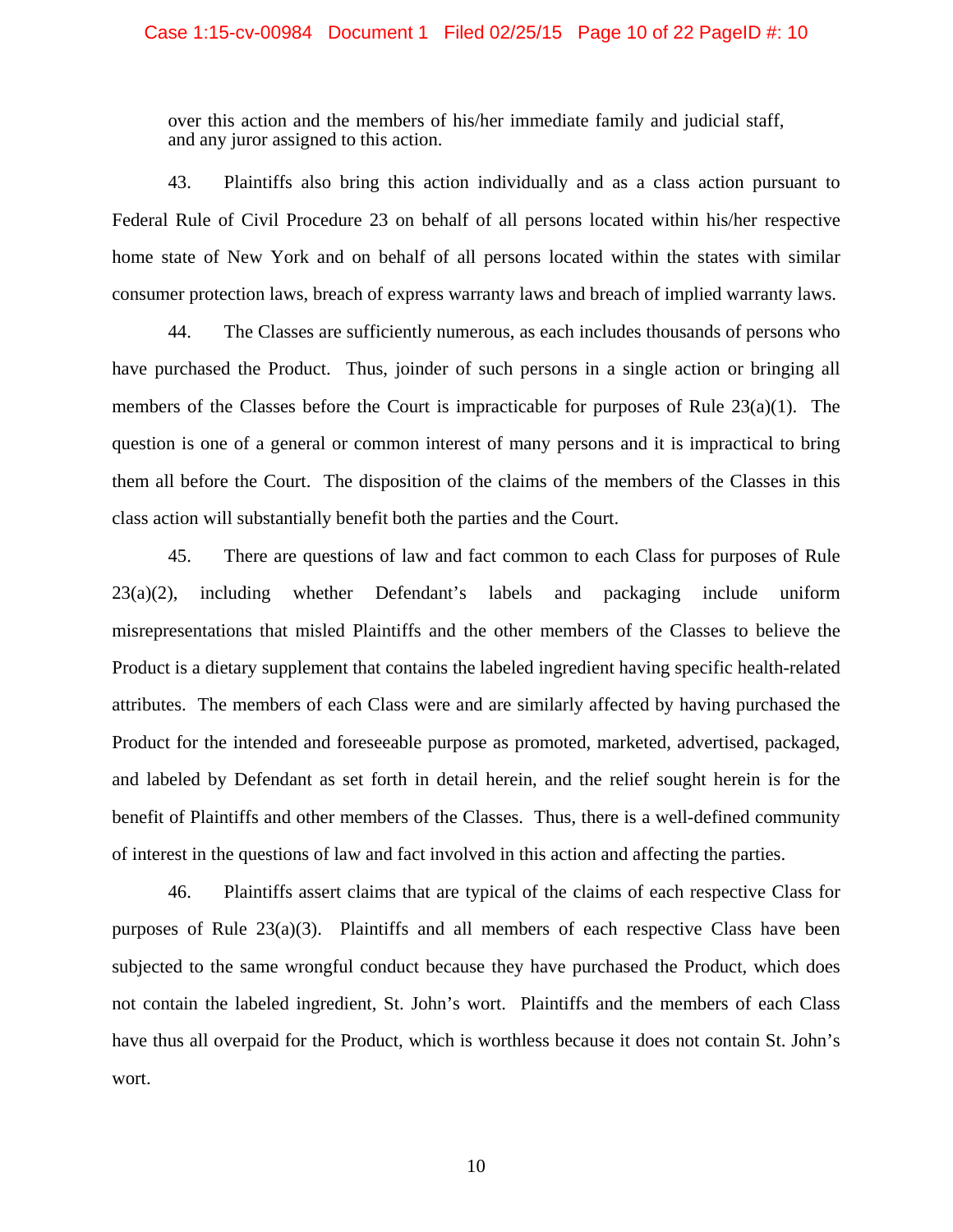#### Case 1:15-cv-00984 Document 1 Filed 02/25/15 Page 11 of 22 PageID #: 11

47. Plaintiffs will fairly and adequately represent and protect the interests of the other members of each respective Class for purposes of Rule  $23(a)(4)$ . Plaintiffs have no interests antagonistic to those of other members of each respective Class. Plaintiffs are committed to the vigorous prosecution of this action and have retained counsel experienced in litigation of this nature to represent her. Plaintiffs anticipate no difficulty in the management of this litigation as a class action.

48. Class certification is appropriate under Rule 23(b)(2) because Defendant has acted on grounds that apply generally to each Class, so that final injunctive relief or corresponding declaratory relief, is appropriate respecting each Class as a whole. Defendant made uniform misrepresentations on the labels of the Product that misled Plaintiffs and the other members of each Class.

49. Class certification is appropriate under Rule 23(b)(3) because common questions of law and fact substantially predominate over any questions that may affect only individual members of each Class. Among these common questions of law and fact are:

a. whether Defendant misrepresented or omitted material facts in connection with the promotion, marketing, advertising, packaging, labeling, and sale of the Product;

b. whether Defendant's labeling of the Product is likely to deceive the members of each Class;

c. whether Defendant represented that the Product has characteristics, benefits, uses, or qualities that it does not have;

d. whether Defendant's acts and practices in connection with the promotion, marketing, advertising, packaging, labeling, distribution, and sale of the Product violated the laws alleged herein;

e. whether Plaintiffs and members of the Classes are entitled to injunctive and other equitable relief; and

f. whether Defendant was unjustly enriched by its conduct.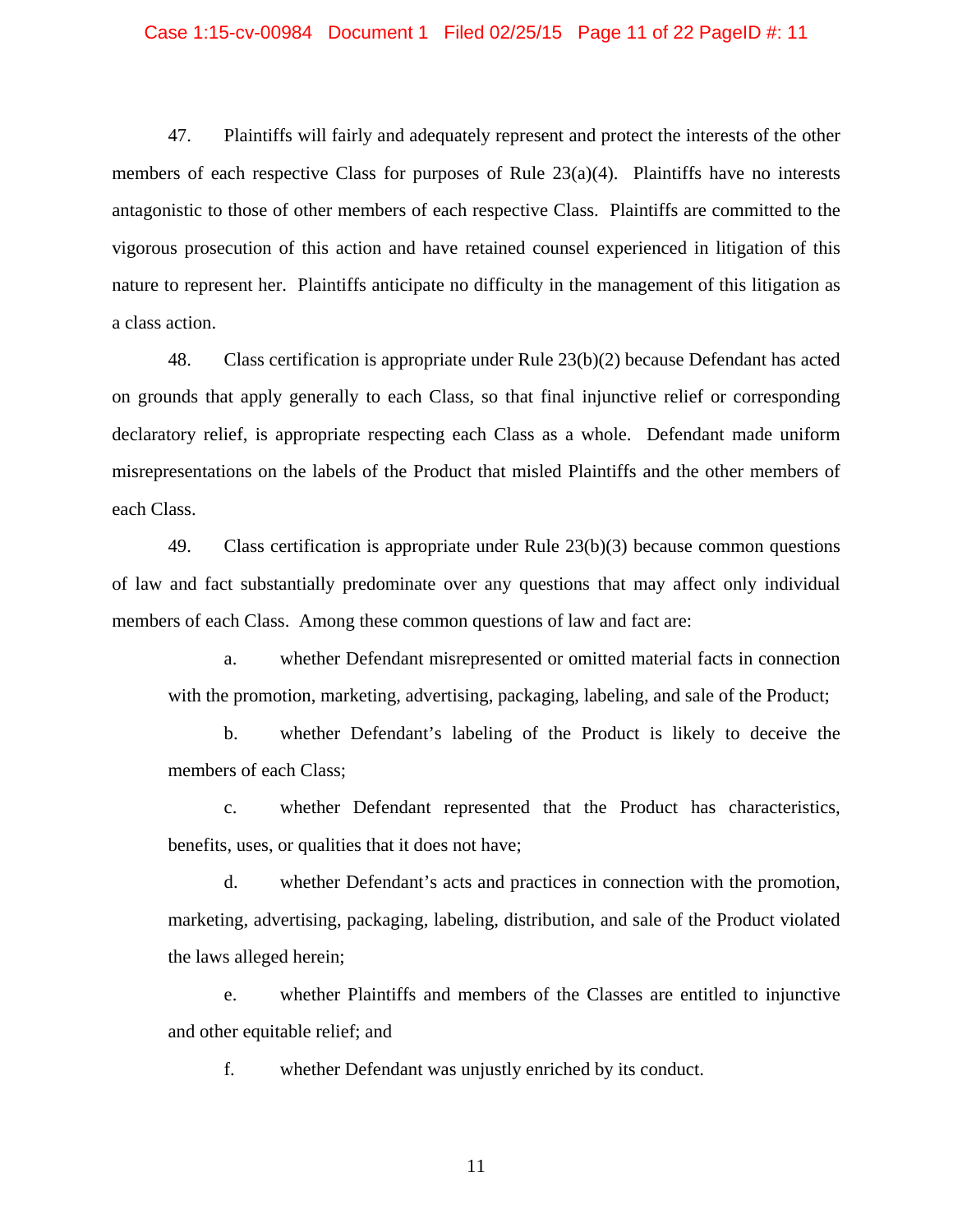# Case 1:15-cv-00984 Document 1 Filed 02/25/15 Page 12 of 22 PageID #: 12

50. Defendant engaged in a common course of conduct giving rise to the legal rights sought to be enforced by the members of each respective Class. Similar or identical statutory and common law violations and deceptive business practices are involved. Individual questions, if any, pale by comparison to the numerous common questions that predominate.

51. The injuries sustained by Plaintiffs and the members of each Class flow, in each instance, from a common nucleus of operative facts – Defendant's misconduct.

52. Plaintiffs and the members of each Class have been damaged by Defendant's misconduct. The members of each Class have paid for a product that would not have been purchased in the absence of Defendant's deceptive scheme.

53. Proceeding as a class action provides substantial benefits to both the parties and the Court because this is the most efficient method for the fair and efficient adjudication of the controversy. Members of each Class have suffered and will suffer irreparable harm and damages as a result of Defendant's wrongful conduct. Because of the nature of the individual claims of the members of each Class, few, if any, could or would otherwise afford to seek legal redress against Defendant for the wrongs complained of herein, and a representative class action is therefore the appropriate, superior method of proceeding and essential to the interests of justice insofar as the resolution of claims of the members of each Class is concerned. Absent a representative class action, members of each Class would continue to suffer losses for which they would have no remedy, and Defendant would unjustly retain the proceeds of its ill-gotten gains. Even if separate actions could be brought by individual members of each Class, the resulting multiplicity of lawsuits would cause undue hardship, burden, and expense for the Court and the litigants, as well as create a risk of inconsistent rulings, which might be dispositive of the interests of the other members of each Class who are not parties to the adjudications and/or may substantially impede their ability to protect their interests.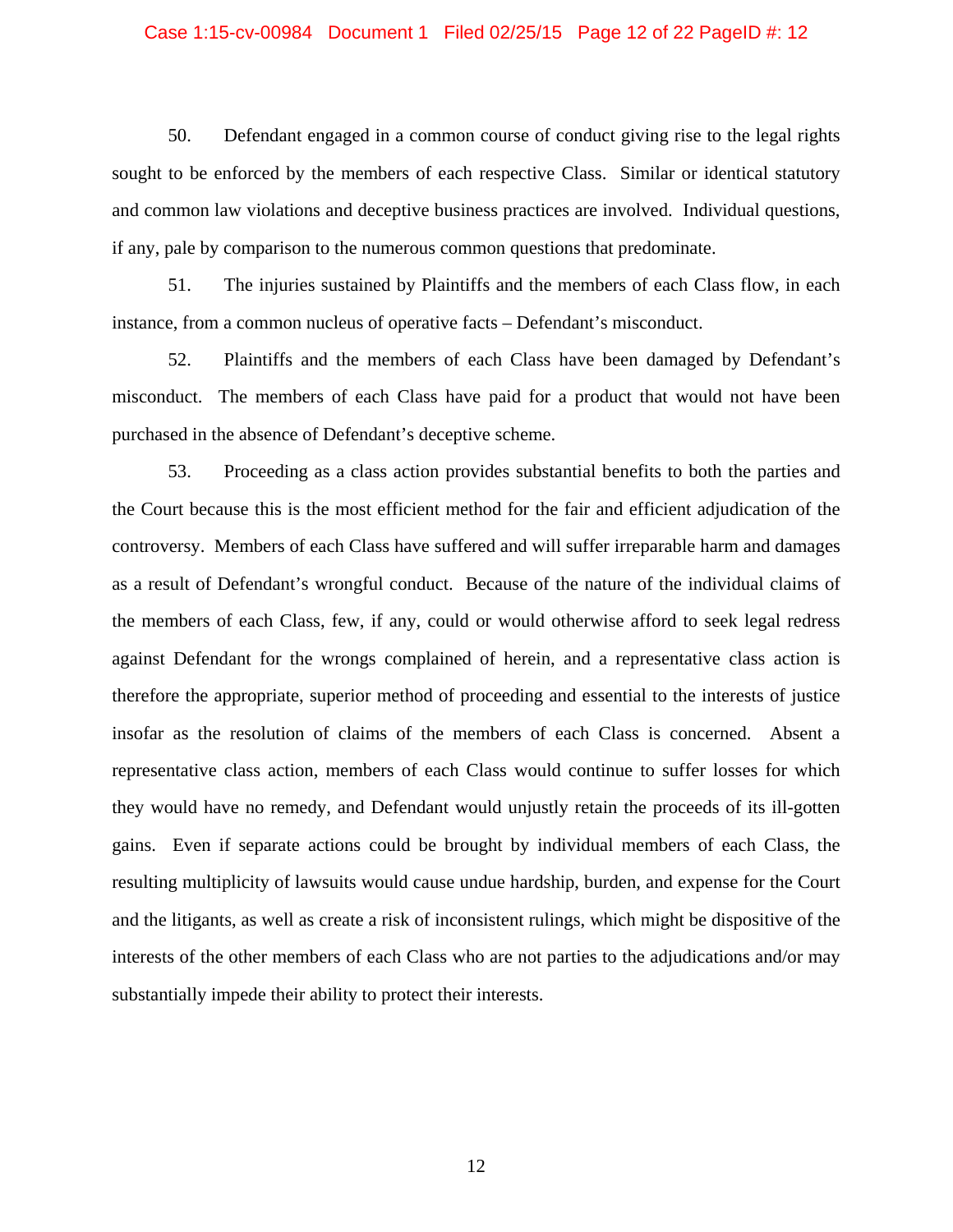# **CAUSES OF ACTION**

# **FIRST CLAIM FOR RELIEF Unjust Enrichment on Behalf of the Nationwide Class**

54. Plaintiffs reallege each and every allegation contained above as if fully set forth herein and, to the extent necessary, plead this cause of action in the alternative.

55. Plaintiffs bring this claim individually, as well as on behalf of members of the nationwide Class under New York law. Although there are numerous permutations of the elements of the unjust enrichment cause of action in the various states, there are few real differences. In all states, the focus of an unjust enrichment claim is whether the defendant was unjustly enriched. At the core of each state's law are two fundamental elements – the defendant received a benefit from the plaintiff and it would be inequitable for the defendant to retain that benefit without compensating the plaintiff. The focus of the inquiry is the same in each state. Since there is no material conflict relating to the elements of unjust enrichment between the different jurisdictions from which class members will be drawn, New York law applies to the claims of the Class.

56. At all times relevant hereto, Defendant deceptively labeled, marketed, advertised, and sold the Product to Plaintiffs and the Class.

57. Plaintiffs and members of the Class conferred upon Defendant non-gratuitous payments for the Product that they would not have due to Defendant's deceptive labeling, advertising, and marketing. Defendant accepted or retained the non-gratuitous benefits conferred by Plaintiffs and members of the Class, with full knowledge and awareness that, as a result of Defendant's deception, Plaintiffs and members of the Class were not receiving a product of the quality, nature, fitness, or value that had been represented by Defendant and reasonable consumers would have expected.

58. Defendant has been unjustly enriched in retaining the revenues derived from purchases of the Product by Plaintiffs and members of the Class, which retention under these circumstances is unjust and inequitable because Defendant misrepresented that the Product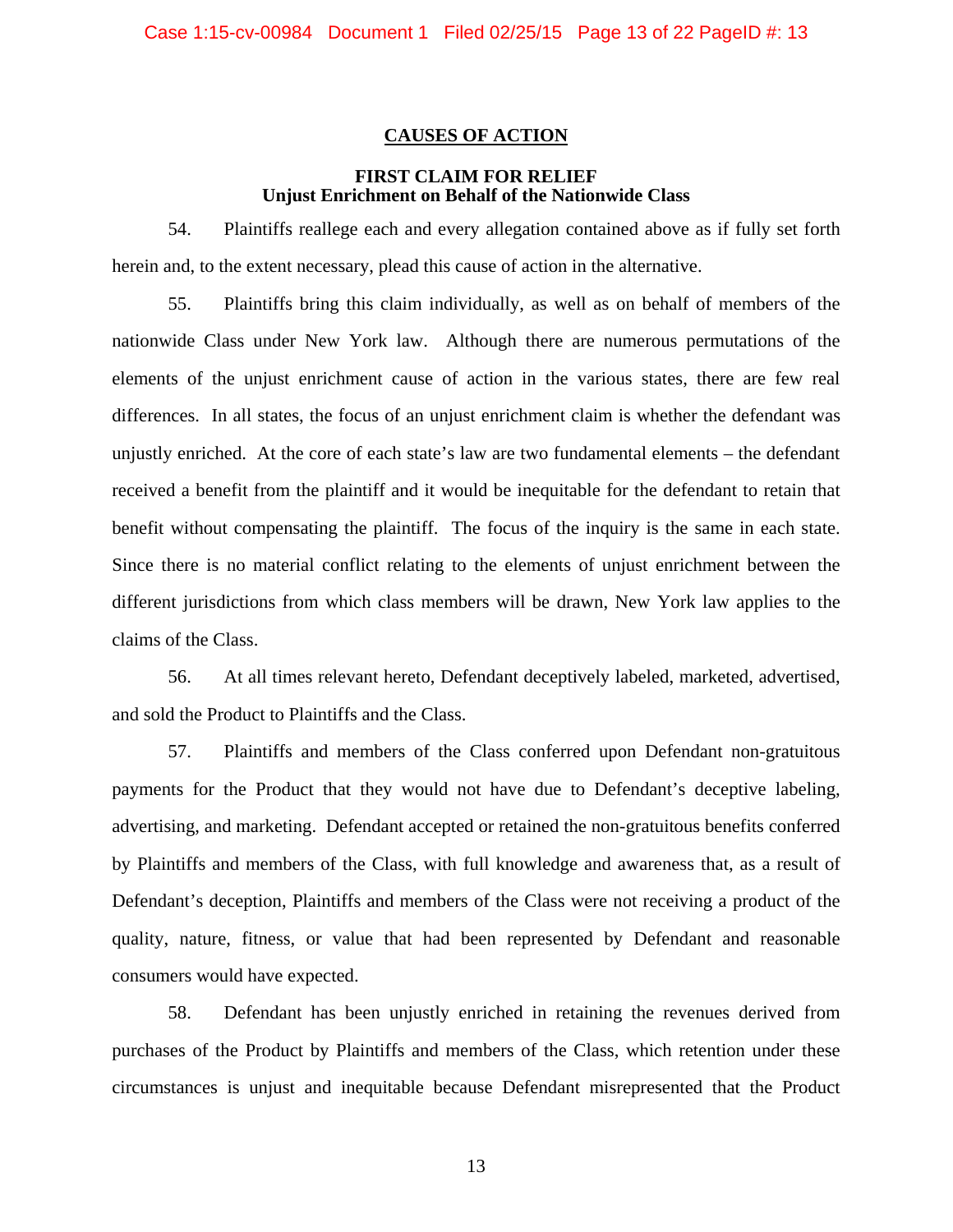#### Case 1:15-cv-00984 Document 1 Filed 02/25/15 Page 14 of 22 PageID #: 14

contains the labeled ingredient St. John's wort, which caused injuries to Plaintiffs and members of the Class because they did not get what they paid for.

59. Retaining the non-gratuitous benefits conferred upon Defendant by Plaintiffs and members of the Class under these circumstances made Defendant's retention of the nongratuitous benefits unjust and inequitable. Thus, Defendant must pay restitution to Plaintiffs and members of the Class for its unjust enrichment, as ordered by the Court.

# **SECOND CLAIM FOR RELIEF Violation of New York General Business Law §349 on Behalf of the New York Class**

60. Plaintiffs reallege each and every allegation contained above as if fully set forth herein and, to the extent necessary, plead this cause of action in the alternative.

61. Plaintiffs bring this claim individually and on behalf of members of the New York Class under New York law.

62. Plaintiffs and the New York Class bring their statutory claims pursuant to N.Y. Gen. Bus. Law §349, *et seq*., which was enacted and designed to protect consumers against misleading and deceptive business practices.

63. Plaintiffs and the New York Class are "persons" within the meaning of GBL §349(h).

64. GBL §349 provides: "Deceptive acts or practices in the conduct of any business, trade or commerce or in the furnishing of any service in this state are hereby declared unlawful."

65. Defendant's marketing, advertising, and labeling of the Product as containing the labeled ingredient St. John's wort is an act or practice in the conduct of trade or commerce.

66. The marketing, advertising, and labeling of dietary supplements, such as the Product, as having the labeled ingredient St. John's wort, which the Product does not have and thus cannot provide the health-related benefits attributable to that labeled ingredient, impacts the public interest.

67. As is detailed above, Defendant's marketing, advertising, and labeling of the Product is deceptive because Defendant states that the Product has St. John's wort, which the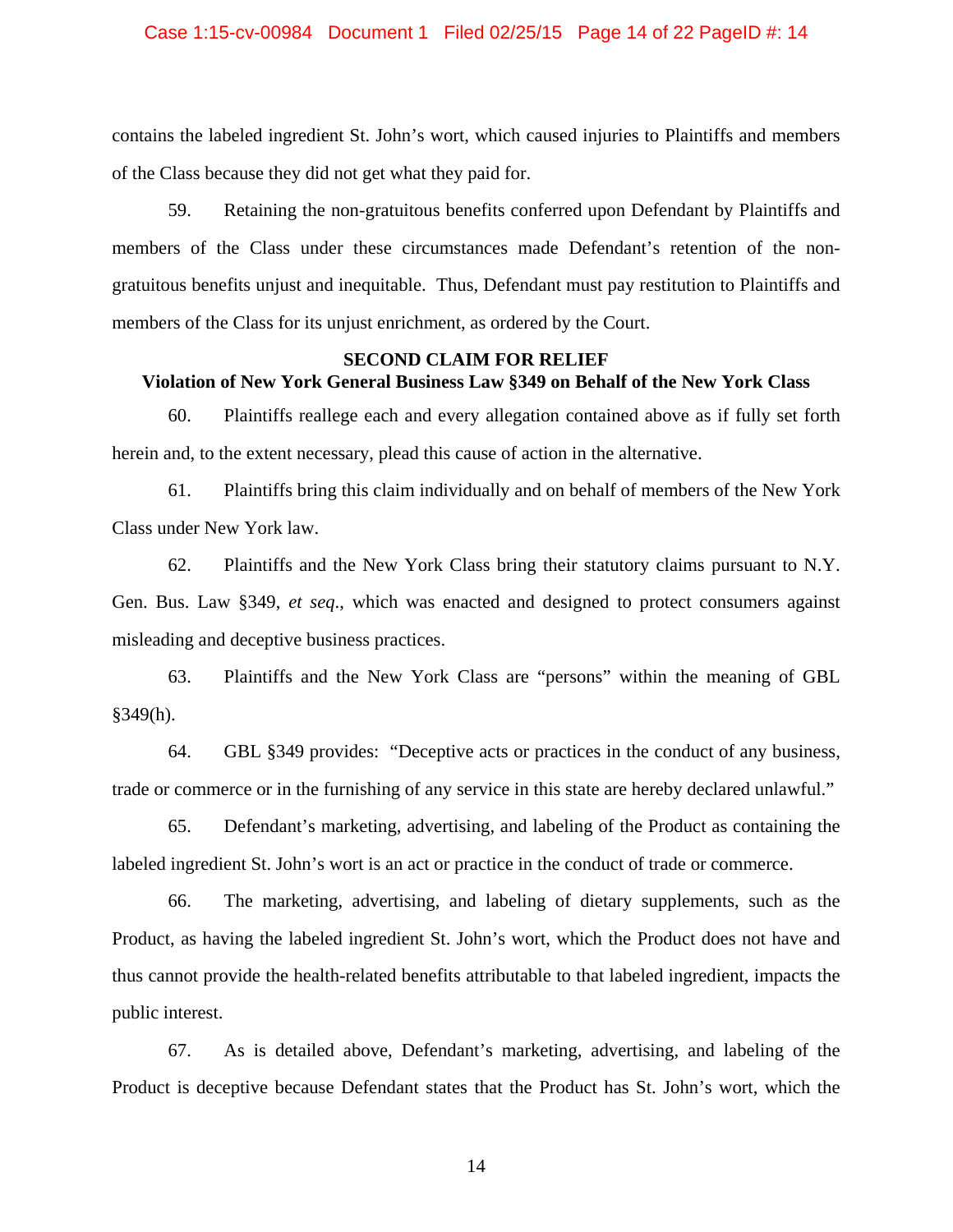#### Case 1:15-cv-00984 Document 1 Filed 02/25/15 Page 15 of 22 PageID #: 15

Product does not have, and because Defendant failed to indicate that the Product contains other ingredients that are not identified on the label.

68. By engaging in the conduct alleged in this Complaint, Defendant engaged in misleading and deceptive acts and practices in that its conduct had a tendency and likelihood to, and did in fact, deceive Plaintiffs and the New York Class, the persons to whom such conduct was and is targeted.

69. Defendant's misleading and deceptive acts and practices adversely impacted Plaintiffs and the New York Class, who are consumers of dietary supplements, such as the Product, and therefore constitute consumer-oriented conduct under GBL §349 that resulted in actual and direct harm to Plaintiffs and members of the New York Class.

70. Plaintiffs and members of the New York Class suffered economic injury as a direct and proximate result of Defendant's misleading and deceptive acts and practices by paying for the Product, which did not contain the labeled ingredient St. John's wort and thus could not and did not provide the relevant health-related benefits attributable to that labeled ingredient, due to the false and misleading advertising, and marketing of the Product and Defendant's failure to disclose the true nature of the Product.

71. Defendant's violations of GBL §349(a) have directly, foreseeably, and proximately caused damages and injury to Plaintiffs and the New York Class. Absent Defendant's misleading and deceptive acts and practices, Plaintiffs and New York Class members would not have purchased the Product had they known the truth – that the Product did not contain the labeled ingredient St. John's wort and contained other ingredients not identified on the label.

# **THIRD CLAIM FOR RELIEF Breach of Express Warranty**

72. Plaintiffs reallege each and every allegation contained above as if fully set forth herein and, to the extent necessary, plead this cause of action in the alternative.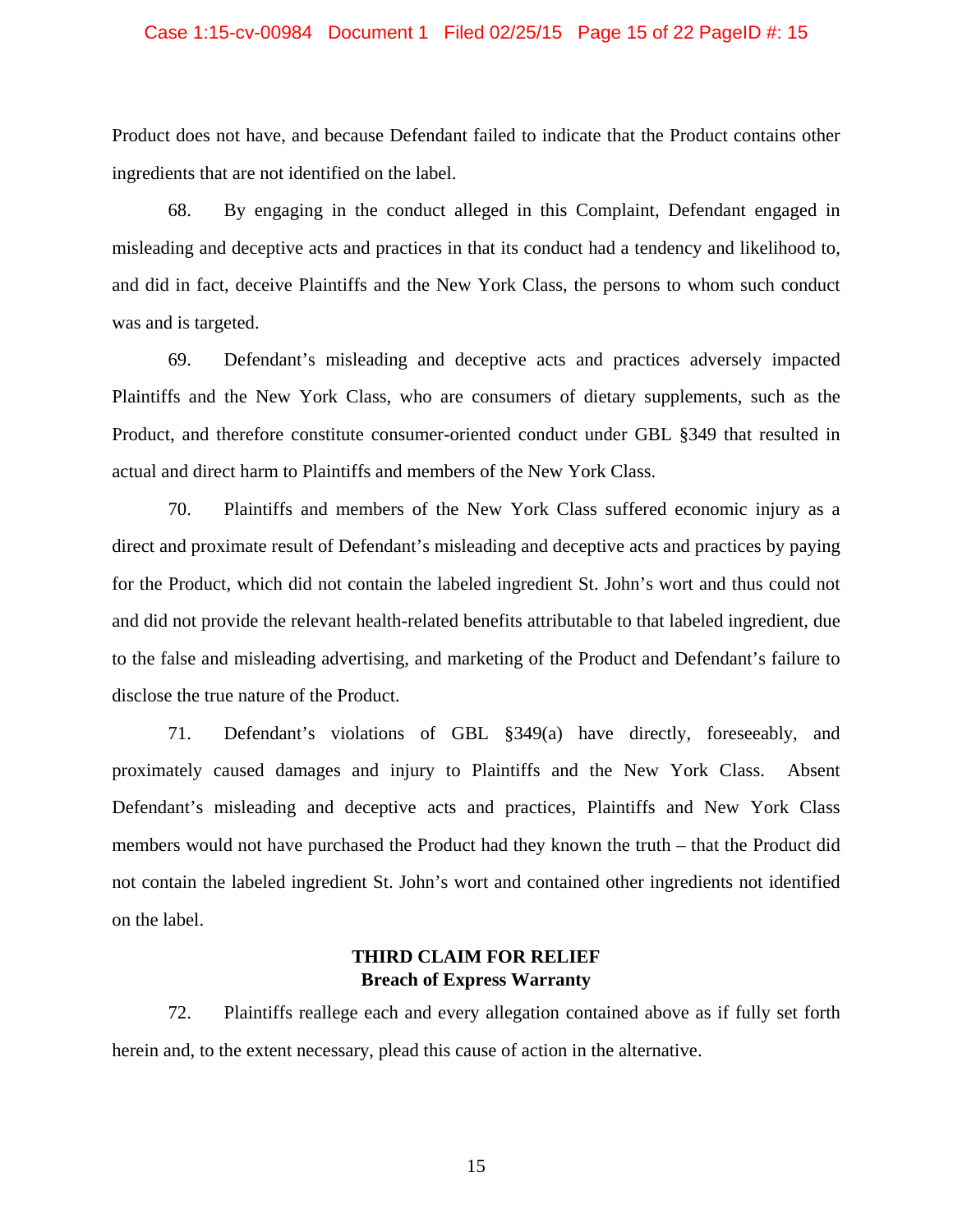#### Case 1:15-cv-00984 Document 1 Filed 02/25/15 Page 16 of 22 PageID #: 16

73. Defendant's representations, as described herein, are affirmations by Defendant that the Product contains the labeled ingredient St. John's wort and does not contain other ingredients not identified on the label. Defendant's representations regarding the Product are made to Plaintiffs and the members of the Class at the point of purchase and are part of the description of the goods. Those promises constituted express warranties and became part of the basis of the bargain, between Defendant on the one hand, and Plaintiffs and the Class on the other.

74. In addition, or in the alternative, Defendant made each of its above-described representations to induce Plaintiffs and the Class to rely on such representations, and they each did so rely on Defendant's representations as a material factor in their decisions to purchase the Product. Plaintiffs and other members of the Class would not have purchased the Product but for these representations and warranties.

75. The Product did not, in fact, meet the representations Defendant made about the Product, as described herein.

76. At all times relevant to this action, Defendant falsely represented that the Product contained the labeled ingredient St. John's wort, when in fact the Product does not contain the labeled ingredient, and that the Product did not contain any ingredients other than those identified on the label, when in fact that Product does contain other ingredients not identified on the label.

77. At all times relevant to this action, Defendant made false representations in breach of the express warranties and in violation of state express warranty laws and/or the UCC.

78. Plaintiffs and the members of the Class purchased the Product directly from Defendant, satisfying any privity requirement.

79. As a proximate result of this breach of warranty by Defendant, Plaintiffs and other members of the Class have been damaged in an amount to be determined at trial because the Product did not have the composition, attributes, characteristics, nutritional value, health qualities, or value promised.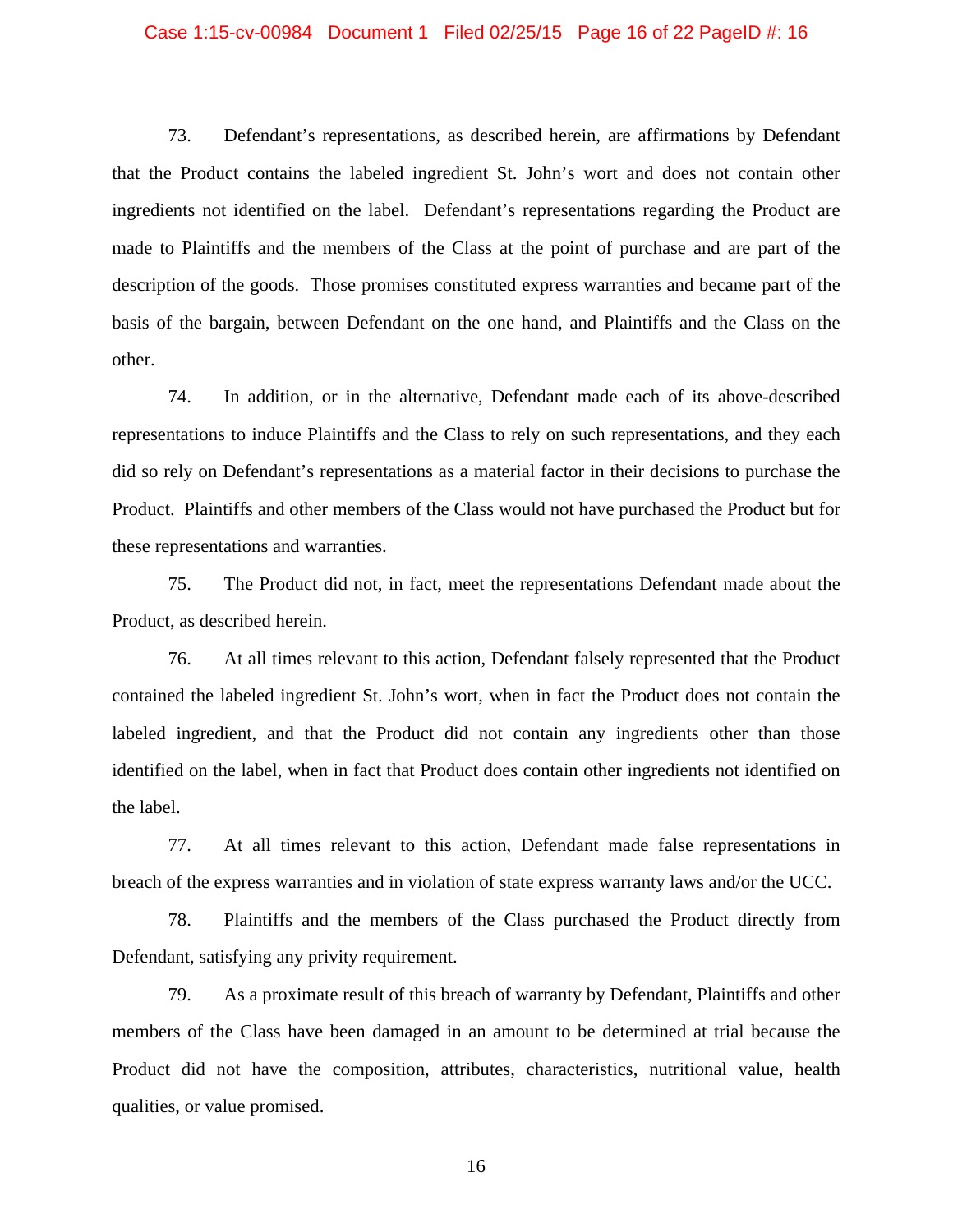#### Case 1:15-cv-00984 Document 1 Filed 02/25/15 Page 17 of 22 PageID #: 17

80. Concurrently with the filing of this Complaint, Plaintiffs will make a demand upon Defendant to change its practices and refund the loss experienced by the Class. Moreover, Defendant had actual knowledge that the Product did not contain the labeled ingredients and thus did not comply with the Product's warranties and Plaintiffs therefore were not required to notify Defendant of its breach.

81. Wherefore, Plaintiffs and the Class demand judgment against Defendant for compensatory damages, plus interest, costs, and such additional relief as the Court may deem appropriate or to which Plaintiffs and the Class may be entitled.

## **FOURTH CLAIM FOR RELIEF Breach of Implied Warranties**

82. Plaintiffs reallege each and every allegation contained above as if fully set forth herein and, to the extent necessary, plead this cause of action in the alternative.

83. As the developer, manufacturer, producer, advertiser, marketer, seller and/or distributor of the Product, Defendant is a "merchant" within the meaning of implied warranty law.

84. The Product can be classified as "goods" within the meaning of implied warranty law.

85. Plaintiffs and the members of the Class purchased the Product directly from Defendant, satisfying any privity requirement under implied warranty law.

86. The Uniform Commercial Code §2-314 provides that unless excluded or modified, a warranty that the goods shall be merchantable is implied in a contract for their sale if the seller is a merchant with respect to goods of that kind. This implied warranty of merchantability acts as a guarantee by the seller that his goods are fit for the ordinary purposes for which they are to be used.

87. At the time that Defendant developed, manufactured, sold, and/or distributed the Product, Defendant knew the purpose for which the Product was intended and impliedly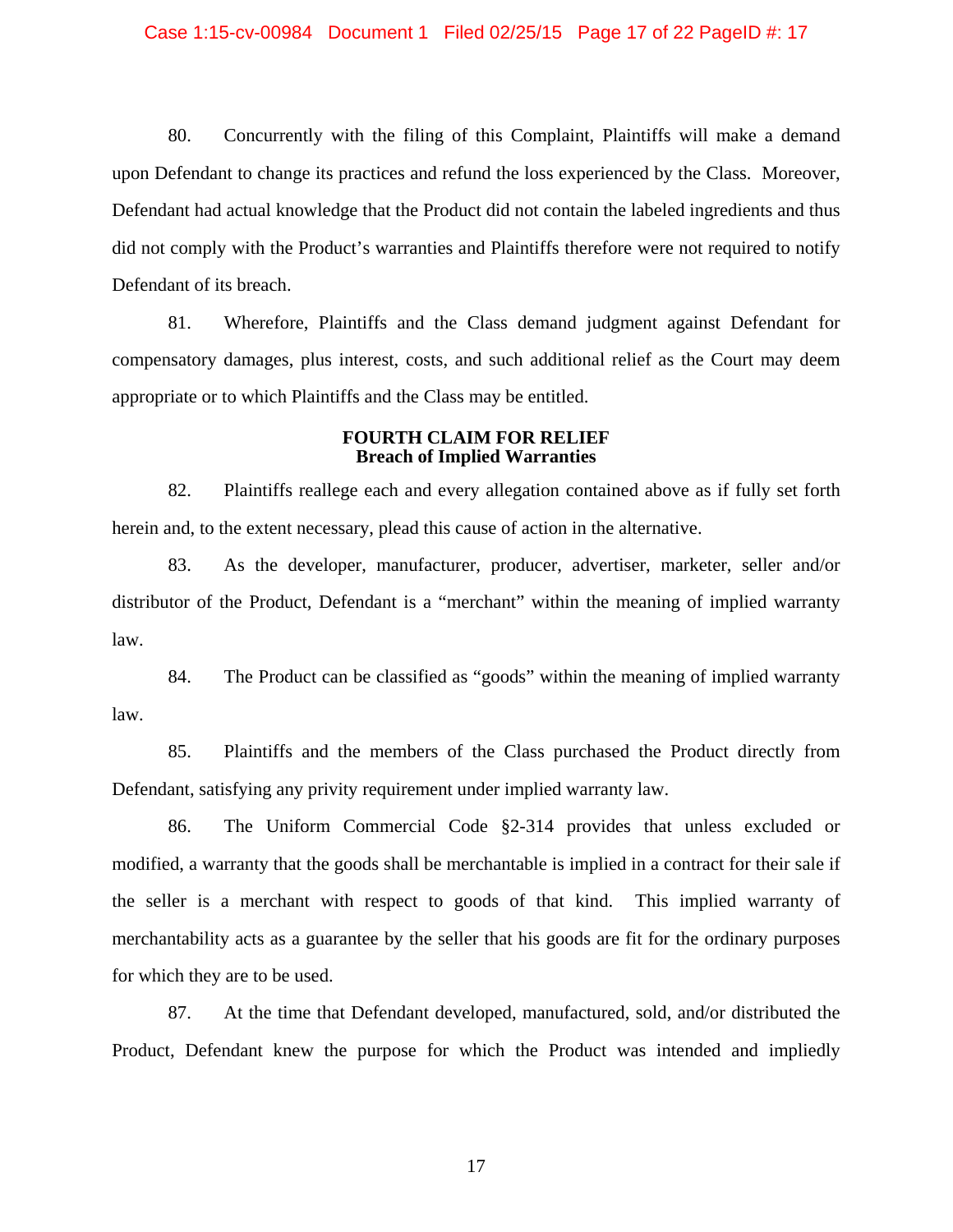#### Case 1:15-cv-00984 Document 1 Filed 02/25/15 Page 18 of 22 PageID #: 18

warranted that the Product was of merchantable quality – that is, that the Product is legal and can be lawfully sold and possessed.

88. Defendant reasonably knew or should have known that the Product is adulterated and misbranded, and thus was unlawful for sale and economically worthless.

89. No reasonable consumer would knowingly purchase a product that is illegal to own or possess.

90. The Product also was unfit for the ordinary purpose for which it was intended.

91. Thus, Plaintiffs and the Class were injured through their purchase of the Product, which was unsuitable, useless, illegal, unsellable, and worthless.

92. The Uniform Commercial Code §2-315 provides that unless excluded or modified, a warranty that the goods shall be fit for a particular purpose is implied in a contract for their sale if the seller has reason to know any particular purpose for which the goods are required and that the buyer is relying on the seller's skill or judgment to select or furnish suitable goods.

93. Defendant developed, manufactured, advertised, marketed, sold, and/or distributed the Product and represented that the Product were fit for a particular use, specifically that the Product could be used as a dietary supplement to obtain the benefits attributed to the labeled ingredient St. John's wort and that the Product does not contain any ingredients other than those identified on the label. Contrary to such representations, Defendant failed to disclose that the Product does not contain the labeled ingredient St. John's wort, as promised, and, in fact, does contain other ingredients not identified on the label.

94. Further, Defendant is a merchant with respect to the Product. Defendant developed, manufactured, produced, advertised, marketed, sold, and/or distributed the Product and represented to Plaintiffs and the Class that it developed the Product as a dietary supplement that contains the labeled ingredient St. John's wort in order to attain the benefits attributed to that labeled ingredient. Further, Defendant, by selling the Product to Plaintiffs and the Class has held itself out as a retailer of the Product that could be used as a dietary supplement that contains the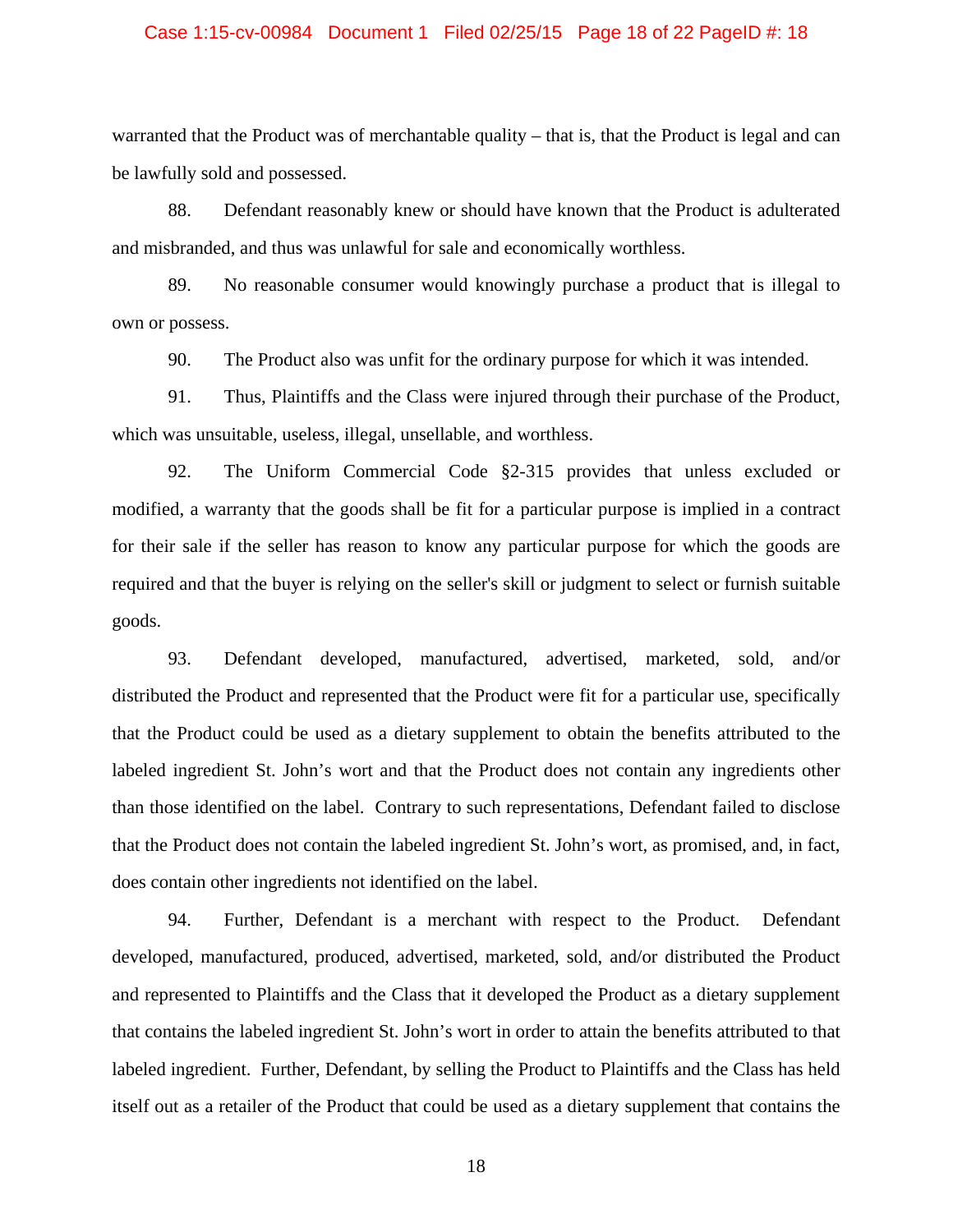#### Case 1:15-cv-00984 Document 1 Filed 02/25/15 Page 19 of 22 PageID #: 19

labeled ingredient St. John's wort in order to attain the benefits attributed to that labeled ingredient and, in fact, has derived a substantial amount of revenues from the sale of the Product.

95. As a merchant of the Product, Defendant knew that purchasers relied upon them to develop, manufacture, produce, sell, and distribute a product that could be used as a dietary supplement that contains the labeled ingredient St. John's wort in order to attain the benefits attributed to that labeled ingredient, as promised. Moreover, Defendant knew that purchasers relied upon them to develop, manufacture, produce, sell, and distribute a product that could be used as a dietary supplement that does not contain any ingredients other than those identified on the label.

96. Defendant developed, manufactured, produced, sold, and distributed the Product to consumers such as Plaintiffs and the Class. It knew that the Product would be used as a dietary supplement that contains the labeled ingredient St. John's wort in order to attain the benefits attributed to that labeled ingredient, as promised, and that does not contain any ingredients other than those identified on the label.

97. Defendant specifically represented in its labeling of the Product that it is a dietary supplement that contains the labeled ingredient St. John's wort, as described herein. Defendant also represented that the Product does not contain any ingredients other than those identified on the label.

98. Defendant breached its implied warranties in connection with the sale of the Product to Plaintiffs and members of the Class. The Product was not fit for its ordinary purposes and/or for its particular purpose as a dietary supplement that contains the labeled ingredient St. John's wort in order to attain the benefits attributed to that labeled ingredient, because the Product does not contain the labeled ingredient and contains ingredients other than those identified on the label.

99. Concurrently with the filing of this Complaint, Plaintiffs will make a demand upon Defendant to change its practices and refund the loss experienced by the Class. Moreover, Defendant had actual knowledge that the Product did not contain the labeled ingredients and thus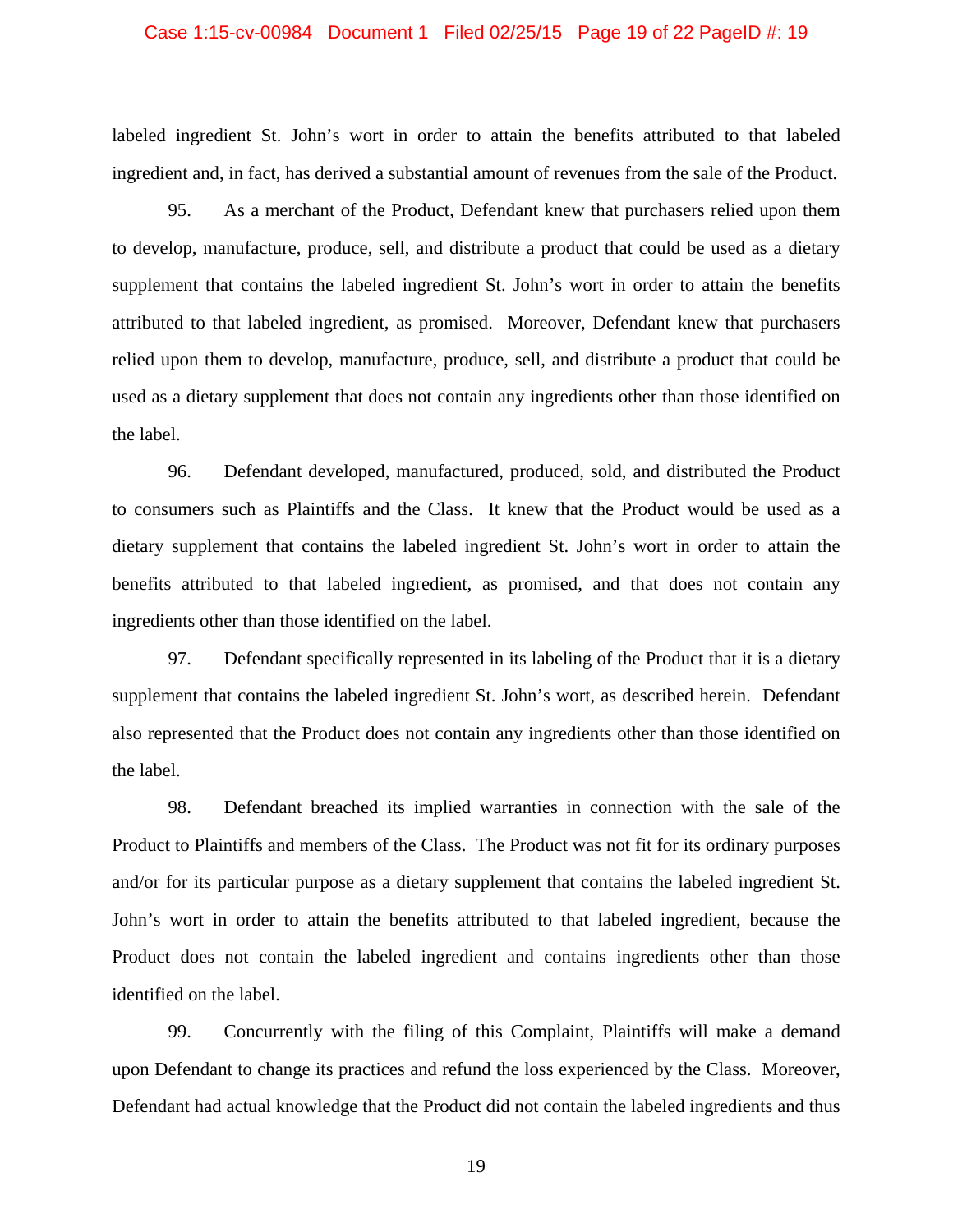#### Case 1:15-cv-00984 Document 1 Filed 02/25/15 Page 20 of 22 PageID #: 20

was not fit for its ordinary purpose and Plaintiffs therefore were not required to notify Defendant of its breach.

100. As a direct and proximate result of Defendant's breach of implied warranties, Plaintiffs and other members of the Class have been injured. Plaintiffs and the other members of the Class would not have purchased the Product but for Defendant's representations and warranties. Defendant misrepresented the character of the Product, which caused injuries to Plaintiffs and the other members of the Class because they purchased products that were not of a character and fitness as promised and therefore had no value to Plaintiffs and the other members of the Class.

#### **PRAYER FOR RELIEF**

WHEREFORE, Plaintiffs pray for judgment and relief against Defendant as follows:

A. that the Court certify the nationwide Class and the New York Class under Rule 23 of the Federal Rules of Civil Procedure and appoint Plaintiffs as Class Representatives and their attorneys as Class Counsel to represent the members of the Classes;

B. that the Court declare that Defendant's conduct violates the statutes referenced herein;

C. that the Court preliminarily and permanently enjoin Defendant from conducting its business through the deceptive business acts or practices, untrue and misleading labeling and marketing and other violations of law described in this Complaint;

D. that the Court order Defendant to conduct a corrective advertising and information campaign advising consumers that the Product does not have the characteristics, uses, benefits, and quality Defendant has claimed;

E. that the Court order Defendant to implement whatever measures are necessary to remedy the deceptive business acts or practices, untrue and misleading advertising, and other violations of law described in this Complaint;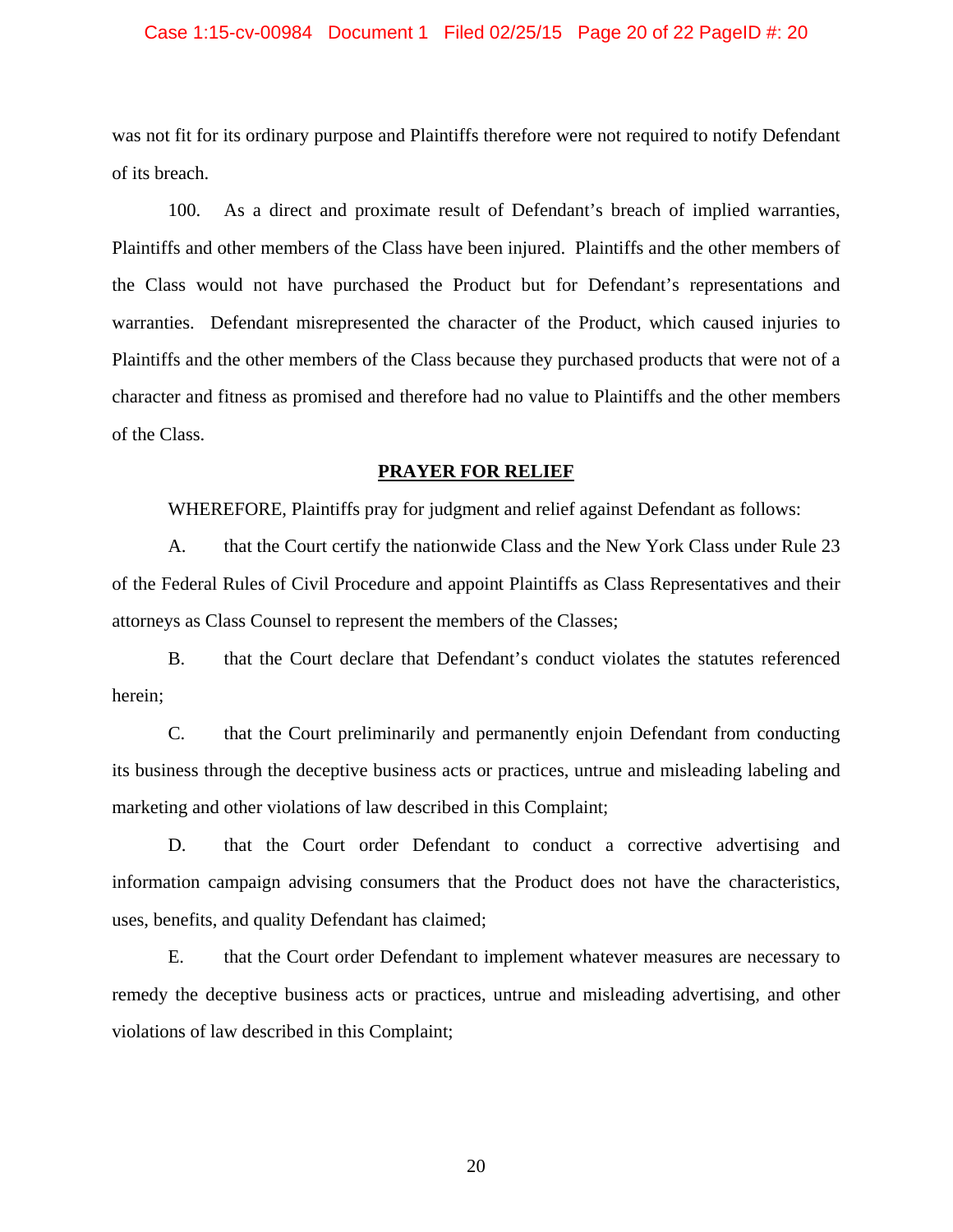### Case 1:15-cv-00984 Document 1 Filed 02/25/15 Page 21 of 22 PageID #: 21

F. that the Court order Defendant to notify each and every individual and/or business who purchased the Product of the pendency of the claims in this action in order to give such individuals and businesses an opportunity to obtain restitution from Defendant;

G. that the Court order Defendant to pay restitution to restore to all affected persons all funds acquired by means of any act or practice declared by this Court to be a deceptive business act or practice, untrue or misleading labeling, advertising, and marketing, plus pre- and post-judgment interest thereon;

H. that the Court order Defendant to disgorge all monies wrongfully obtained and all revenues and profits derived by Defendant as a result of its acts or practices as alleged in this Complaint;

I. that the Court award damages to Plaintiffs and the Classes;

J. that the Court grant Plaintiffs their reasonable attorneys' fees and costs of suit pursuant to the common fund doctrine, and/or any other appropriate legal theory; and

K. that the Court grant such other and further relief as may be just and proper.

# **JURY DEMAND**

Plaintiffs demand a trial by jury on all causes of action so triable.

DATED: February 25, 2015 SCOTT+SCOTT, ATTORNEYS AT LAW, LLP

 /s/ Joseph P. Guglielmo Joseph P. Guglielmo Joseph D. Cohen The Chrysler Building 405 Lexington Avenue, 40<sup>th</sup> Floor New York, NY 10174 212-223-6444 212-223-6334 (fax) jguglielmo@scott-scott.com jcohen@scott-scott.com

 SCOTT+SCOTT, ATTORNEYS AT LAW, LLP David R. Scott Erin Green Comite 156 South Main Street P. O. Box 192 Colchester, CT 06415 860-537-5537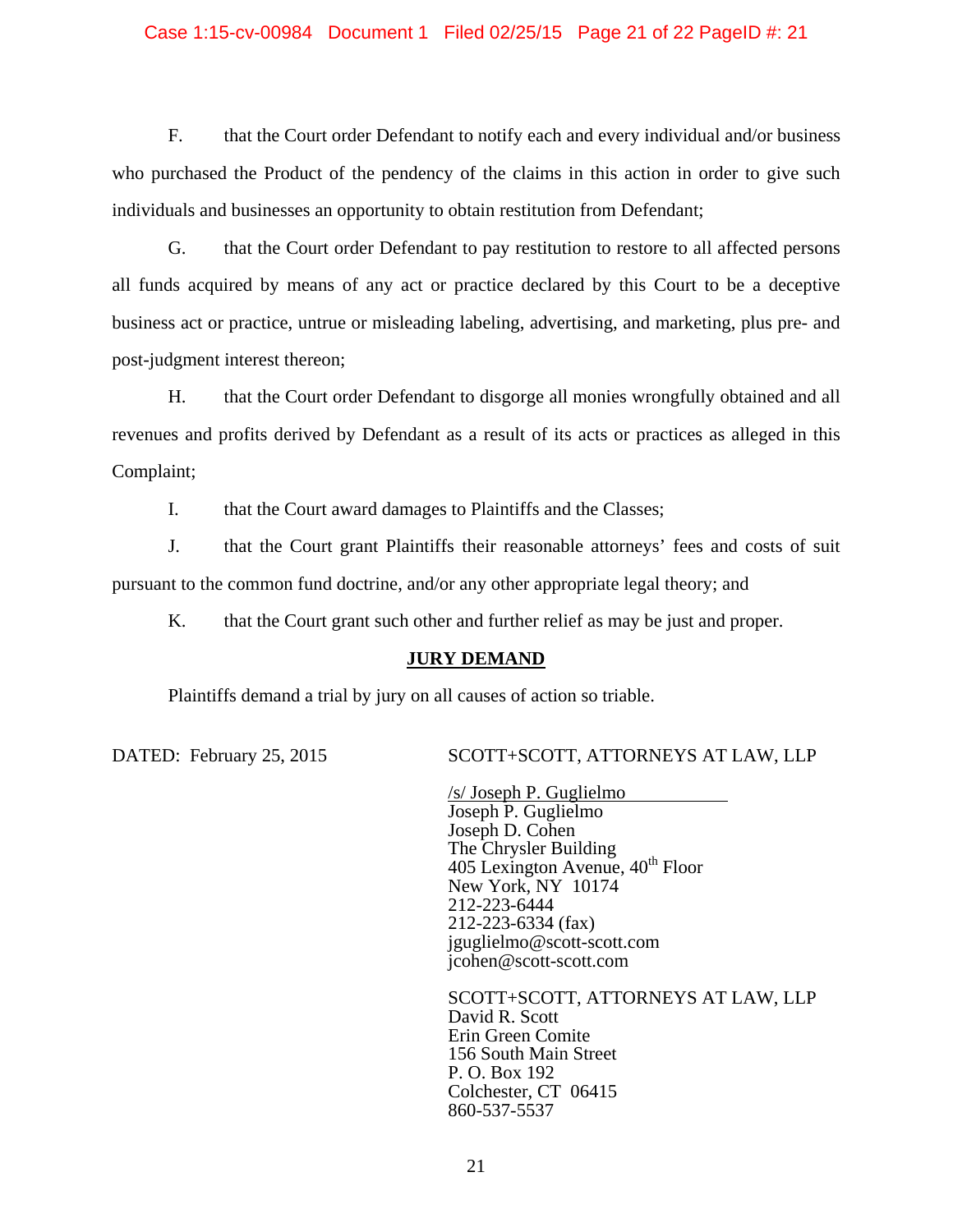860-537-4432 (fax) david.scott@scott-scott.com ecomite@scott-scott.com

*Counsel for Plaintiffs*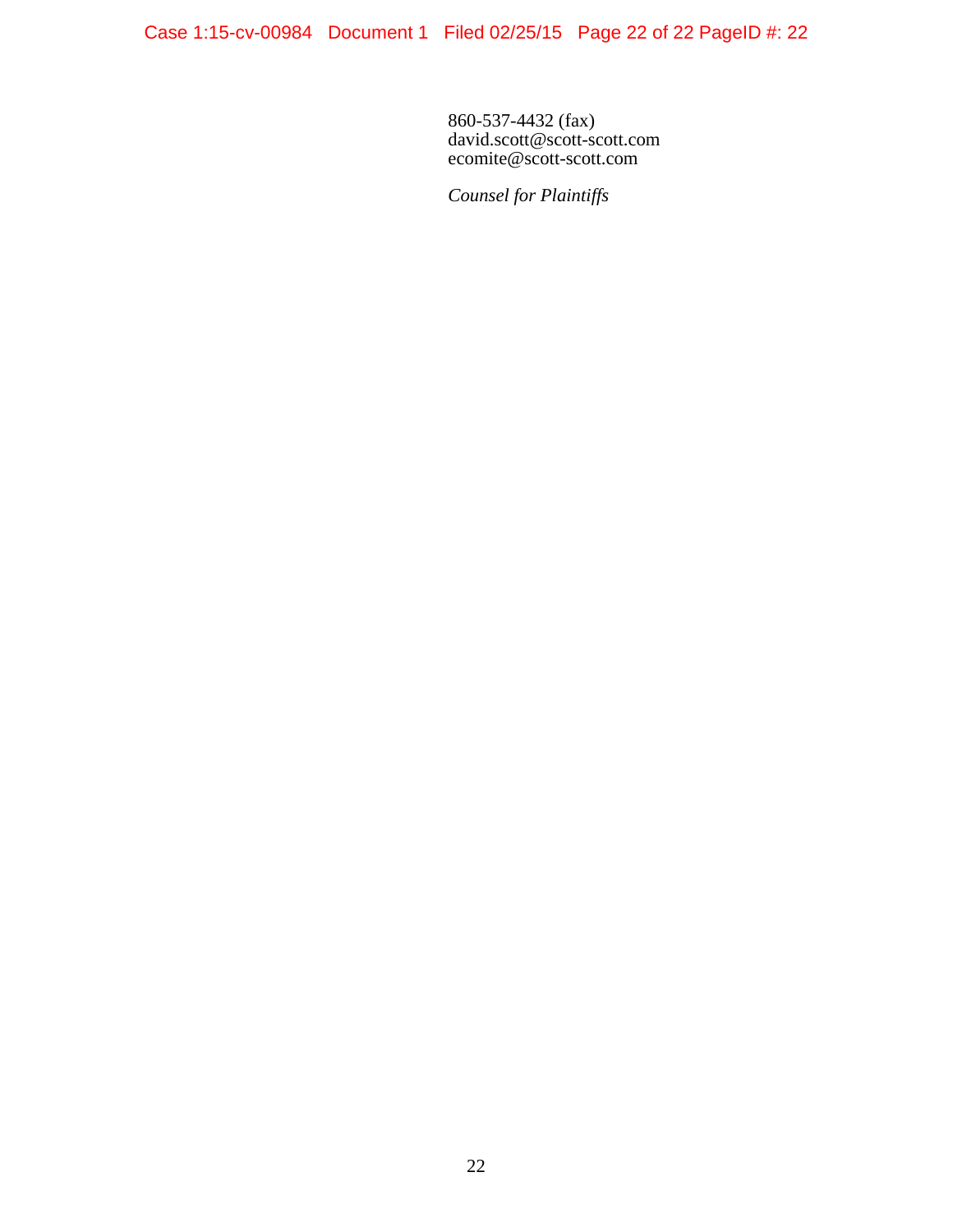# IS 44 (Rev. 1/2013) Case 1:15-cv-00984 Document 20 vERSHEET<sup>5</sup> Page 1 of 2 PageID #: 23

The JS 44 civil cover sheet and the information contained herein neither replace nor supplement the filing and service of pleadings or other papers as required by law, except as provided by local rules of court. This form,

| I. (a) PLAINTIFFS<br>EDWARD SHEN and YING KONG, individually and on behalf of all<br>others similarly situated,                                                                                                                                                                                                                                                                                                                                                                                                                                                                                                                             |                                                                                                                                                                                                                                                                                                                                                                                                                                                                                                                                                                                                                                    |                                                                                                                                                                                                                                                                                                                                                                                                                                                                                                                                                                                                                                                                                                                                  |                                      | <b>DEFENDANTS</b><br>GNC HOLDINGS, INC.                                                                                                                                                                                                                                                                                                                                                        |                              |                                                                                              |                                                                                                                                                                                                                                                                                                                                                             |                                                                                                                                                                                                                                                                                                                                                                                                                                                                                                                                                         |                                                                     |                           |
|---------------------------------------------------------------------------------------------------------------------------------------------------------------------------------------------------------------------------------------------------------------------------------------------------------------------------------------------------------------------------------------------------------------------------------------------------------------------------------------------------------------------------------------------------------------------------------------------------------------------------------------------|------------------------------------------------------------------------------------------------------------------------------------------------------------------------------------------------------------------------------------------------------------------------------------------------------------------------------------------------------------------------------------------------------------------------------------------------------------------------------------------------------------------------------------------------------------------------------------------------------------------------------------|----------------------------------------------------------------------------------------------------------------------------------------------------------------------------------------------------------------------------------------------------------------------------------------------------------------------------------------------------------------------------------------------------------------------------------------------------------------------------------------------------------------------------------------------------------------------------------------------------------------------------------------------------------------------------------------------------------------------------------|--------------------------------------|------------------------------------------------------------------------------------------------------------------------------------------------------------------------------------------------------------------------------------------------------------------------------------------------------------------------------------------------------------------------------------------------|------------------------------|----------------------------------------------------------------------------------------------|-------------------------------------------------------------------------------------------------------------------------------------------------------------------------------------------------------------------------------------------------------------------------------------------------------------------------------------------------------------|---------------------------------------------------------------------------------------------------------------------------------------------------------------------------------------------------------------------------------------------------------------------------------------------------------------------------------------------------------------------------------------------------------------------------------------------------------------------------------------------------------------------------------------------------------|---------------------------------------------------------------------|---------------------------|
| (b) County of Residence of First Listed Plaintiff<br>Queens County, NY<br>(EXCEPT IN U.S. PLAINTIFF CASES)                                                                                                                                                                                                                                                                                                                                                                                                                                                                                                                                  |                                                                                                                                                                                                                                                                                                                                                                                                                                                                                                                                                                                                                                    |                                                                                                                                                                                                                                                                                                                                                                                                                                                                                                                                                                                                                                                                                                                                  |                                      | County of Residence of First Listed Defendant<br><b>Allegheny County, PA</b><br>(IN U.S. PLAINTIFF CASES ONLY)<br>IN LAND CONDEMNATION CASES, USE THE LOCATION OF<br>NOTE:<br>THE TRACT OF LAND INVOLVED.                                                                                                                                                                                      |                              |                                                                                              |                                                                                                                                                                                                                                                                                                                                                             |                                                                                                                                                                                                                                                                                                                                                                                                                                                                                                                                                         |                                                                     |                           |
| (c) Attorneys (Firm Name, Address, and Telephone Number)<br>Scott+Scott, Attorneys at Law, LLP<br>The Chrysler Building, 405 Lexington Ave., 40th Floor<br>New York, NY 10174                                                                                                                                                                                                                                                                                                                                                                                                                                                               | 212-223-6444                                                                                                                                                                                                                                                                                                                                                                                                                                                                                                                                                                                                                       |                                                                                                                                                                                                                                                                                                                                                                                                                                                                                                                                                                                                                                                                                                                                  |                                      | Attorneys (If Known)                                                                                                                                                                                                                                                                                                                                                                           |                              |                                                                                              |                                                                                                                                                                                                                                                                                                                                                             |                                                                                                                                                                                                                                                                                                                                                                                                                                                                                                                                                         |                                                                     |                           |
| <b>II. BASIS OF JURISDICTION</b> (Place an "X" in One Box Only)                                                                                                                                                                                                                                                                                                                                                                                                                                                                                                                                                                             |                                                                                                                                                                                                                                                                                                                                                                                                                                                                                                                                                                                                                                    |                                                                                                                                                                                                                                                                                                                                                                                                                                                                                                                                                                                                                                                                                                                                  |                                      | <b>III. CITIZENSHIP OF PRINCIPAL PARTIES</b> (Place an "X" in One Box for Plaintiff                                                                                                                                                                                                                                                                                                            |                              |                                                                                              |                                                                                                                                                                                                                                                                                                                                                             |                                                                                                                                                                                                                                                                                                                                                                                                                                                                                                                                                         |                                                                     |                           |
| $\Box$ 1 U.S. Government<br>Plaintiff                                                                                                                                                                                                                                                                                                                                                                                                                                                                                                                                                                                                       | <b>3</b> Federal Question<br>(U.S. Government Not a Party)                                                                                                                                                                                                                                                                                                                                                                                                                                                                                                                                                                         |                                                                                                                                                                                                                                                                                                                                                                                                                                                                                                                                                                                                                                                                                                                                  |                                      | (For Diversity Cases Only)<br>Citizen of This State                                                                                                                                                                                                                                                                                                                                            | <b>PTF</b><br>$\mathbf{X}$ 1 | <b>DEF</b><br>$\Box$ 1                                                                       | Incorporated or Principal Place<br>of Business In This State                                                                                                                                                                                                                                                                                                | and One Box for Defendant)                                                                                                                                                                                                                                                                                                                                                                                                                                                                                                                              | <b>PTF</b><br>$\Box$ 4                                              | <b>DEF</b><br>$\Box$ 4    |
| $\Box$ 2 U.S. Government<br>Defendant                                                                                                                                                                                                                                                                                                                                                                                                                                                                                                                                                                                                       | $\boxtimes$ 4 Diversity<br>(Indicate Citizenship of Parties in Item III)                                                                                                                                                                                                                                                                                                                                                                                                                                                                                                                                                           |                                                                                                                                                                                                                                                                                                                                                                                                                                                                                                                                                                                                                                                                                                                                  | Citizen of Another State<br>$\Box$ 2 |                                                                                                                                                                                                                                                                                                                                                                                                |                              | $\Box$ 2 Incorporated <i>and</i> Principal Place<br>$\Box$ 5<br>of Business In Another State |                                                                                                                                                                                                                                                                                                                                                             |                                                                                                                                                                                                                                                                                                                                                                                                                                                                                                                                                         |                                                                     | $\overline{\mathbf{X}}$ 5 |
| <b>IV. NATURE OF SUIT</b> (Place an "X" in One Box Only)                                                                                                                                                                                                                                                                                                                                                                                                                                                                                                                                                                                    |                                                                                                                                                                                                                                                                                                                                                                                                                                                                                                                                                                                                                                    |                                                                                                                                                                                                                                                                                                                                                                                                                                                                                                                                                                                                                                                                                                                                  |                                      | Citizen or Subject of a<br>Foreign Country                                                                                                                                                                                                                                                                                                                                                     | $\Box$ 3                     |                                                                                              | $\Box$ 3 Foreign Nation                                                                                                                                                                                                                                                                                                                                     |                                                                                                                                                                                                                                                                                                                                                                                                                                                                                                                                                         | $\Box$ 6                                                            | $\Box$ 6                  |
| <b>CONTRACT</b>                                                                                                                                                                                                                                                                                                                                                                                                                                                                                                                                                                                                                             |                                                                                                                                                                                                                                                                                                                                                                                                                                                                                                                                                                                                                                    | <b>TORTS</b>                                                                                                                                                                                                                                                                                                                                                                                                                                                                                                                                                                                                                                                                                                                     |                                      | <b>FORFEITURE/PENALTY</b>                                                                                                                                                                                                                                                                                                                                                                      |                              |                                                                                              | <b>BANKRUPTCY</b>                                                                                                                                                                                                                                                                                                                                           |                                                                                                                                                                                                                                                                                                                                                                                                                                                                                                                                                         | <b>OTHER STATUTES</b>                                               |                           |
| $\Box$ 110 Insurance<br>$\Box$ 120 Marine<br>130 Miller Act<br>$\Box$ 140 Negotiable Instrument<br>150 Recovery of Overpayment<br>& Enforcement of Judgment<br>151 Medicare Act<br>152 Recovery of Defaulted<br><b>Student Loans</b><br>(Excludes Veterans)<br>$\Box$ 153 Recovery of Overpayment<br>of Veteran's Benefits<br>160 Stockholders' Suits<br>■ 190 Other Contract<br>195 Contract Product Liability<br>196 Franchise<br><b>REAL PROPERTY</b><br>$\Box$ 210 Land Condemnation<br>$\Box$ 220 Foreclosure<br>□ 230 Rent Lease & Ejectment<br>$\Box$ 240 Torts to Land<br>245 Tort Product Liability<br>290 All Other Real Property | PERSONAL INJURY<br>$\Box$ 310 Airplane<br>315 Airplane Product<br>Liability<br>$\Box$ 320 Assault, Libel &<br>Slander<br>□ 330 Federal Employers'<br>Liability<br>□ 340 Marine<br>345 Marine Product<br>Liability<br>350 Motor Vehicle<br>□ 355 Motor Vehicle<br>Product Liability<br><b>360 Other Personal</b><br>Injury<br>362 Personal Injury -<br>Medical Malpractice<br><b>CIVIL RIGHTS</b><br>$\Box$ 440 Other Civil Rights<br>$\Box$ 441 Voting<br>$\Box$ 442 Employment<br>443 Housing/<br>Accommodations<br>$\Box$ 445 Amer. w/Disabilities -<br>Employment<br>$\Box$ 446 Amer. w/Disabilities<br>Other<br>1448 Education | PERSONAL INJURY<br>$\Box$ 365 Personal Injury -<br>Product Liability<br>367 Health Care/<br>Pharmaceutical<br>Personal Injury<br>Product Liability<br>368 Asbestos Personal<br><b>Injury Product</b><br>Liability<br>PERSONAL PROPERTY J 710 Fair Labor Standards<br>370 Other Fraud<br>$\Box$ 371 Truth in Lending<br>380 Other Personal<br><b>Property Damage</b><br>385 Property Damage<br>Product Liability<br><b>PRISONER PETITIONS</b><br><b>Habeas Corpus:</b><br>$\Box$ 463 Alien Detainee<br><b>J</b> 510 Motions to Vacate<br>Sentence<br>530 General<br>$\Box$ 535 Death Penalty<br>Other:<br>$\Box$ 540 Mandamus & Other<br>$\Box$ 550 Civil Rights<br>555 Prison Condition<br>560 Civil Detainee -<br>Conditions of |                                      | □ 625 Drug Related Seizure<br>of Property 21 USC 881<br>$\Box$ 690 Other<br><b>LABOR</b><br>Act<br>720 Labor/Management<br>Relations<br>740 Railway Labor Act<br>751 Family and Medical<br>Leave Act<br>790 Other Labor Litigation<br>791 Employee Retirement<br>Income Security Act<br><b>IMMIGRATION</b><br>$\Box$ 462 Naturalization Application<br>$\Box$ 465 Other Immigration<br>Actions |                              | 423 Withdrawal<br>$\Box$ 820 Copyrights<br>□ 830 Patent<br>□ 840 Trademark                   | 422 Appeal 28 USC 158<br>28 USC 157<br><b>PROPERTY RIGHTS</b><br><b>SOCIAL SECURITY</b><br>$\Box$ 861 HIA (1395ff)<br><b>1 862 Black Lung (923)</b><br>$\Box$ 863 DIWC/DIWW (405(g))<br>□ 864 SSID Title XVI<br>$\Box$ 865 RSI (405(g))<br><b>FEDERAL TAX SUITS</b><br>□ 870 Taxes (U.S. Plaintiff<br>or Defendant)<br>□ 871 IRS-Third Party<br>26 USC 7609 | 375 False Claims Act<br>$\Box$ 400 State Reapportionment<br>$\Box$ 410 Antitrust<br>$\Box$ 430 Banks and Banking<br>$\Box$ 450 Commerce<br>$\Box$ 460 Deportation<br>1 470 Racketeer Influenced and<br>480 Consumer Credit<br>490 Cable/Sat TV<br>50 Securities/Commodities/<br>Exchange<br>1 890 Other Statutory Actions<br>$\Box$ 891 Agricultural Acts<br>5 893 Environmental Matters<br>1 895 Freedom of Information<br>Act<br>$\Box$ 896 Arbitration<br>1 899 Administrative Procedure<br>$\Box$ 950 Constitutionality of<br><b>State Statutes</b> | Corrupt Organizations<br>Act/Review or Appeal of<br>Agency Decision |                           |
| V. ORIGIN (Place an "X" in One Box Only)<br>$\boxtimes$ 1 Original<br>Proceeding                                                                                                                                                                                                                                                                                                                                                                                                                                                                                                                                                            | $\square$ 2 Removed from<br>$\Box$ 3<br>State Court                                                                                                                                                                                                                                                                                                                                                                                                                                                                                                                                                                                | Confinement<br>Remanded from<br>Appellate Court                                                                                                                                                                                                                                                                                                                                                                                                                                                                                                                                                                                                                                                                                  |                                      | $\Box$ 4 Reinstated or<br>$\Box$ 5 Transferred from<br>Reopened<br>(specify)                                                                                                                                                                                                                                                                                                                   | Another District             |                                                                                              | $\Box$ 6 Multidistrict<br>Litigation                                                                                                                                                                                                                                                                                                                        |                                                                                                                                                                                                                                                                                                                                                                                                                                                                                                                                                         |                                                                     |                           |
| VI. CAUSE OF ACTION                                                                                                                                                                                                                                                                                                                                                                                                                                                                                                                                                                                                                         | 28 U.S.C. §1332<br>Brief description of cause:                                                                                                                                                                                                                                                                                                                                                                                                                                                                                                                                                                                     | Cite the U.S. Civil Statute under which you are filing (Do not cite jurisdictional statutes unless diversity):<br>Action for breach of warranties, deceptive trade practices and unjust enrichment                                                                                                                                                                                                                                                                                                                                                                                                                                                                                                                               |                                      |                                                                                                                                                                                                                                                                                                                                                                                                |                              |                                                                                              |                                                                                                                                                                                                                                                                                                                                                             |                                                                                                                                                                                                                                                                                                                                                                                                                                                                                                                                                         |                                                                     |                           |
| VII. REQUESTED IN<br><b>COMPLAINT:</b>                                                                                                                                                                                                                                                                                                                                                                                                                                                                                                                                                                                                      | ⊠<br>UNDER RULE 23, F.R.Cv.P.                                                                                                                                                                                                                                                                                                                                                                                                                                                                                                                                                                                                      | CHECK IF THIS IS A CLASS ACTION                                                                                                                                                                                                                                                                                                                                                                                                                                                                                                                                                                                                                                                                                                  |                                      | <b>DEMAND \$</b>                                                                                                                                                                                                                                                                                                                                                                               |                              |                                                                                              | CHECK YES only if demanded in complaint:<br><b>JURY DEMAND:</b>                                                                                                                                                                                                                                                                                             | $\times$ Yes                                                                                                                                                                                                                                                                                                                                                                                                                                                                                                                                            | $\square$ No                                                        |                           |
| VIII. RELATED CASE(S)<br><b>IF ANY</b>                                                                                                                                                                                                                                                                                                                                                                                                                                                                                                                                                                                                      | (See instructions):                                                                                                                                                                                                                                                                                                                                                                                                                                                                                                                                                                                                                | <b>JUDGE</b>                                                                                                                                                                                                                                                                                                                                                                                                                                                                                                                                                                                                                                                                                                                     |                                      |                                                                                                                                                                                                                                                                                                                                                                                                |                              |                                                                                              | DOCKET NUMBER                                                                                                                                                                                                                                                                                                                                               |                                                                                                                                                                                                                                                                                                                                                                                                                                                                                                                                                         |                                                                     |                           |
| <b>DATE</b><br>02/25/2015<br><b>FOR OFFICE USE ONLY</b>                                                                                                                                                                                                                                                                                                                                                                                                                                                                                                                                                                                     |                                                                                                                                                                                                                                                                                                                                                                                                                                                                                                                                                                                                                                    | SIGNATURE OF ATTORNEY OF RECORD<br>/s/ Joseph P. Guglielmo                                                                                                                                                                                                                                                                                                                                                                                                                                                                                                                                                                                                                                                                       |                                      |                                                                                                                                                                                                                                                                                                                                                                                                |                              |                                                                                              |                                                                                                                                                                                                                                                                                                                                                             |                                                                                                                                                                                                                                                                                                                                                                                                                                                                                                                                                         |                                                                     |                           |
| <b>RECEIPT#</b>                                                                                                                                                                                                                                                                                                                                                                                                                                                                                                                                                                                                                             | <b>AMOUNT</b>                                                                                                                                                                                                                                                                                                                                                                                                                                                                                                                                                                                                                      | <b>APPLYING IFP</b>                                                                                                                                                                                                                                                                                                                                                                                                                                                                                                                                                                                                                                                                                                              |                                      | <b>JUDGE</b>                                                                                                                                                                                                                                                                                                                                                                                   |                              |                                                                                              | MAG. JUDGE                                                                                                                                                                                                                                                                                                                                                  |                                                                                                                                                                                                                                                                                                                                                                                                                                                                                                                                                         |                                                                     |                           |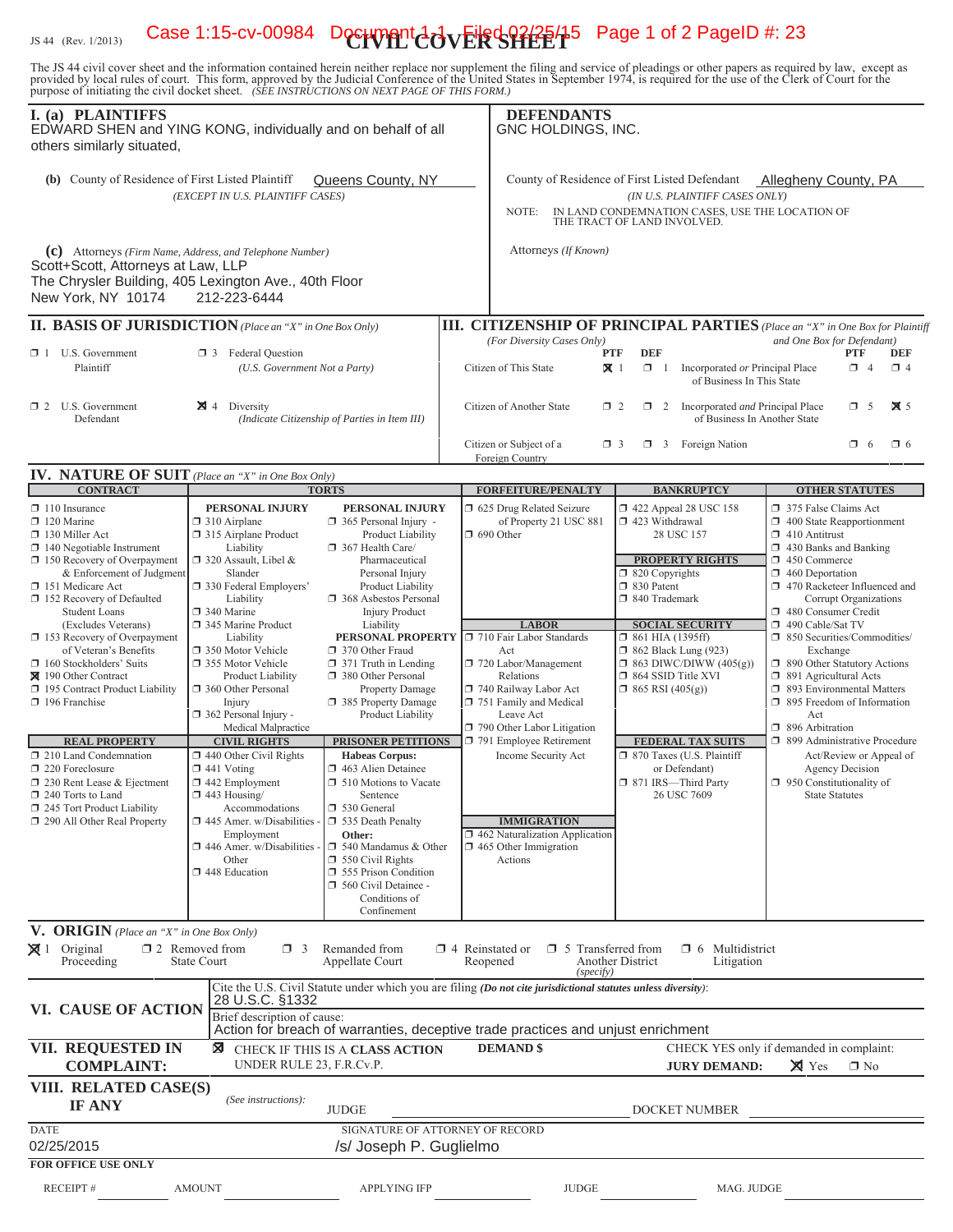# CERTIFICATION OF ARBITRATION ELIGIBILITY Case 1:15-cv-00984 Document 1-1 Filed 02/25/15 Page 2 of 2 PageID #: 24

Local Arbitration Rule 83.10 provides that with certain exceptions, actions seeking money damages only in an amount not in excess of \$150,000, exclusive of interest and costs, are eligible for compulsory arbitration. The amount of damages is presumed to be below the threshold amount unless a certification to the contrary is filed.

I, Joseph P. Guglielmo (counsel for Plaintiffs ), the propertify that the above captioned civil action is ineligible for compulsory arbitration for the following reason(s): Joseph P. Guglielmo **Process Community** Counsel for Plaintiffs

- 冈 monetary damages sought are in excess of \$150,000, exclusive of interest and costs,
- П the complaint seeks injunctive relief.
- $\Box$ the matter is otherwise ineligible for the following reason

# **DISCLOSURE STATEMENT - FEDERAL RULES CIVIL PROCEDURE 7.1**

Identify any parent corporation and any publicly held corporation that owns  $10\%$  or more or its stocks:

N/A

# **RELATED CASE STATEMENT (Section VIII on the Front of this Form)**

Please list all cases that are arguably related pursuant to Division of Business Rule 50.3.1 in Section VIII on the front of this form. Rule 50.3.1 (a) provides that "A civil case is "related" to another civil case for purposes of this guideline when, because of the similarity of facts and legal issues or because the cases arise from the same transactions or events, a substantial saving of judicial resources is likely to result from assigning both cases to the same judge and magistrate judge." Rule 50.3.1 (b) provides that "A civil case shall not be deemed "related" to another civil case merely because the civil case: (A) involves identical legal issues, or (B) involves the same parties." Rule 50.3.1 (c) further provides that "Presumptively, and subject to the power of a judge to determine otherwise pursuant to paragraph (d), civil cases shall not be deemed to be "related" unless both cases are still pending before the court."

#### **NY-E DIVISION OF BUSINESS RULE 50.1(d)(2)**

- 1.) Is the civil action being filed in the Eastern District removed from a New York State Court located in Nassau or Suffolk County: No. 2008. The County: No. 2008. The County: No. 2008. The County: No. 2008. The County: No. 2008. The County: No. 2008. The County: No. 2008. The County: No. 2008. The County: No. 2008. The County: No. 2008. The Co
- 2.) If you answered "no" above: a) Did the events or omissions giving rise to the claim or claims, or a substantial part thereof, occur in Nassau or Suffolk County? No

b) Did the events or omissions giving rise to the claim or claims, or a substantial part thereof, occur in the Eastern District? Yes

If your answer to question 2 (b) is "No," does the defendant (or a majority of the defendants, if there is more than one) reside in Nassau or Suffolk County, or, in an interpleader action, does the claimant (or a majority of the claimants, if there is more than one) reside in Nassau or Suffolk County? No.

(Note: A corporation shall be considered a resident of the County in which it has the most significant contacts).

#### **BAR ADMISSION**

I am currently admitted in the Eastern District of New York and currently a member in good standing of the bar of this court.  $\mathbb{X}$  $\Gamma$   $\Gamma$  188

Are you currently the subject of any disciplinary action  $(s)$  in this or any other state or federal court? Yes (If yes, please explain)  $|\mathbf{\nabla}|$  No

I certify the accuracy of all information provided above.

<sub>Signature:</sub> /s/ Joseph P. Guglielmo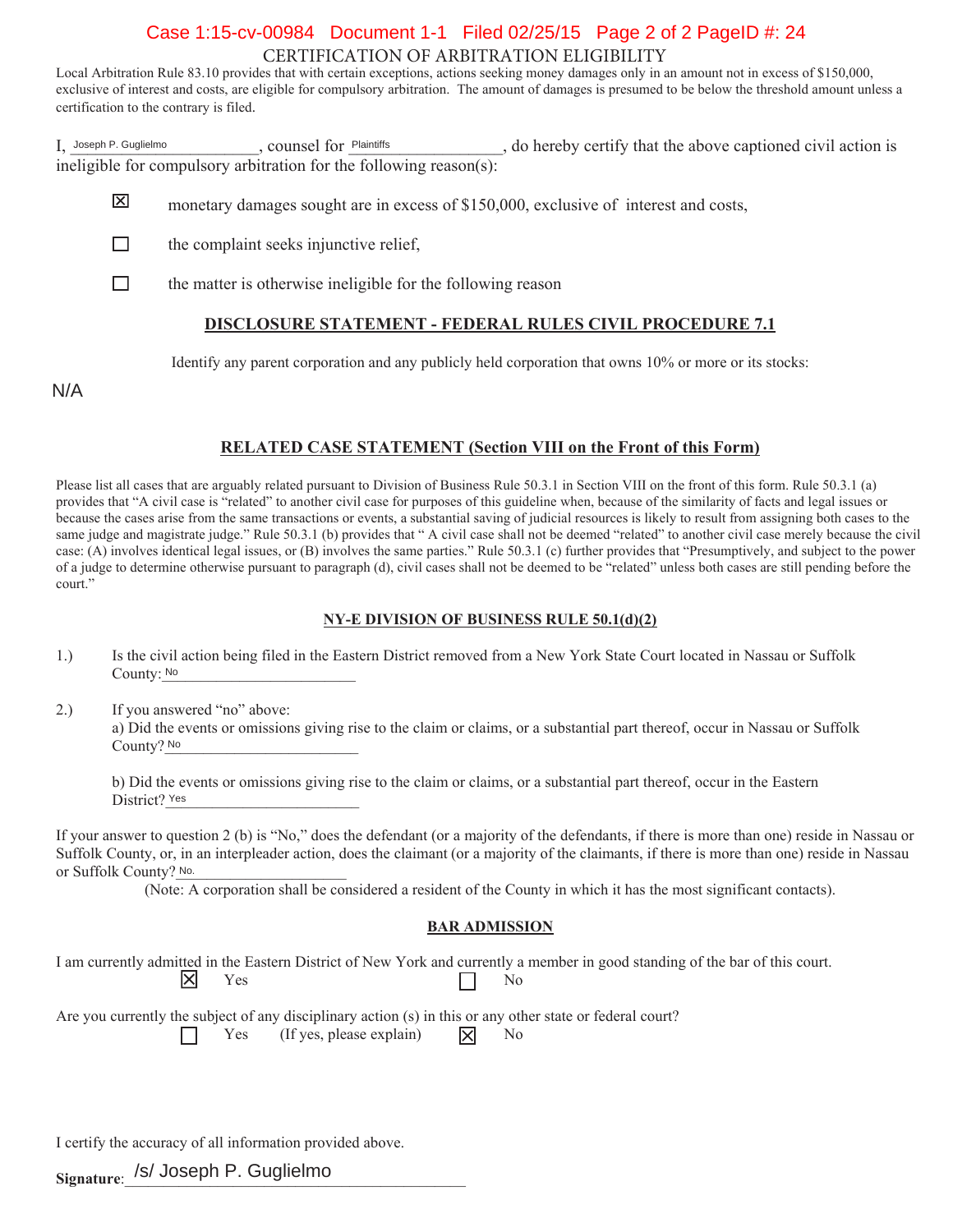AO 440 (Rev. 06/12) Summons in a Civil Action

# UNITED STATES DISTRICT COURT

for the

Eastern District of New York

) ) ) ) ) ) ) ) ) ) ) )

EDWARD SHEN and YING KONG, individually and on behalf of all others similarly situated,

*Plaintiff(s)*

v.  $\qquad \qquad \begin{array}{cc} \vee & \text{Civil Action No. } 15\text{-cv-0984} \end{array}$ 

GNC HOLDINGS, Inc.,

*Defendant(s)*

**SUMMONS IN A CIVIL ACTION**

To: *(Defendant's name and address)* GNC HOLDINGS, Inc. 300 Sixth Avenue Pittsburgh, PA 15222

A lawsuit has been filed against you.

Within 21 days after service of this summons on you (not counting the day you received it) — or 60 days if you are the United States or a United States agency, or an officer or employee of the United States described in Fed. R. Civ. P. 12 (a)(2) or (3) — you must serve on the plaintiff an answer to the attached complaint or a motion under Rule 12 of the Federal Rules of Civil Procedure. The answer or motion must be served on the plaintiff or plaintiff's attorney, whose name and address are: Joseph P. Guglielmo

Scott+Scott, Attorneys at Law, LLP The Chrysler Building 405 Lexington Avenue, 40th Floor New York, NY 10174

If you fail to respond, judgment by default will be entered against you for the relief demanded in the complaint. You also must file your answer or motion with the court.

> *CLERK OF COURT* DOUGLAS C. PALMER

Date:

*Signature of Clerk or Deputy Clerk*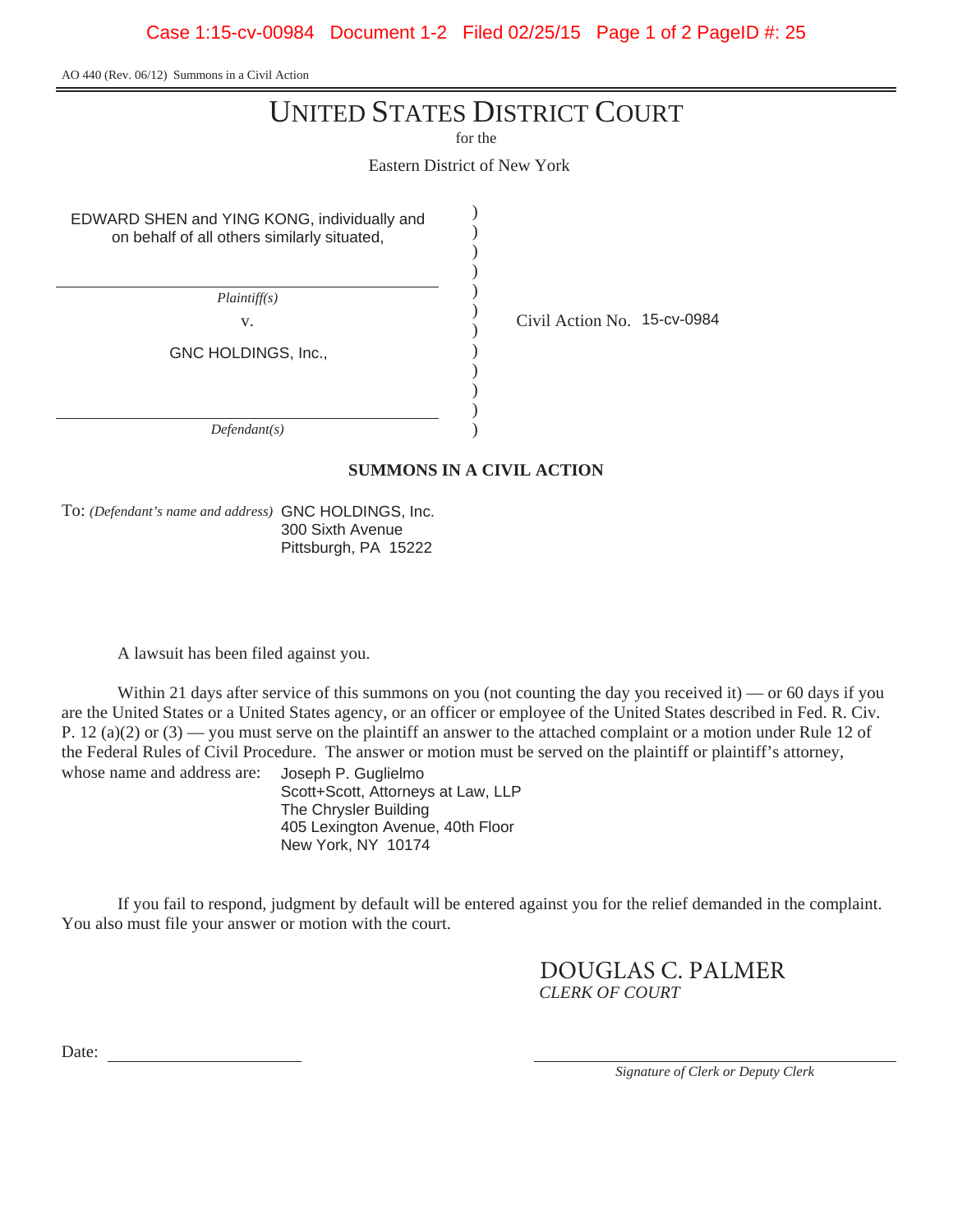# Case 1:15-cv-00984 Document 1-2 Filed 02/25/15 Page 2 of 2 PageID #: 26

AO 440 (Rev. 06/12) Summons in a Civil Action (Page 2)

Civil Action No. 15-cv-0984

# **PROOF OF SERVICE**

*(This section should not be filed with the court unless required by Fed. R. Civ. P. 4 (l))*

|       |                                                                                    | This summons for (name of individual and title, if any)             |                                                                                                                      |      |          |  |  |  |
|-------|------------------------------------------------------------------------------------|---------------------------------------------------------------------|----------------------------------------------------------------------------------------------------------------------|------|----------|--|--|--|
|       | was received by me on <i>(date)</i>                                                |                                                                     |                                                                                                                      |      |          |  |  |  |
|       |                                                                                    | $\Box$ I personally served the summons on the individual at (place) |                                                                                                                      |      |          |  |  |  |
|       |                                                                                    |                                                                     | on $(data)$                                                                                                          | ; or |          |  |  |  |
|       |                                                                                    |                                                                     | $\Box$ I left the summons at the individual's residence or usual place of abode with (name)                          |      |          |  |  |  |
|       | , a person of suitable age and discretion who resides there,                       |                                                                     |                                                                                                                      |      |          |  |  |  |
|       | , and mailed a copy to the individual's last known address; or<br>on $(data)$      |                                                                     |                                                                                                                      |      |          |  |  |  |
|       |                                                                                    | $\Box$ I served the summons on (name of individual)                 | <u> 1980 - Johann Barn, amerikan besteman besteman besteman besteman besteman besteman besteman besteman bestema</u> |      | , who is |  |  |  |
|       | designated by law to accept service of process on behalf of (name of organization) |                                                                     |                                                                                                                      |      |          |  |  |  |
|       |                                                                                    |                                                                     | on $(data)$                                                                                                          | ; or |          |  |  |  |
|       | $\Box$ I returned the summons unexecuted because                                   |                                                                     | ; or                                                                                                                 |      |          |  |  |  |
|       | $\Box$ Other (specify):                                                            |                                                                     |                                                                                                                      |      |          |  |  |  |
|       | My fees are \$                                                                     | for travel and \$                                                   | for services, for a total of \$                                                                                      | 0.00 |          |  |  |  |
|       |                                                                                    | I declare under penalty of perjury that this information is true.   |                                                                                                                      |      |          |  |  |  |
| Date: |                                                                                    |                                                                     |                                                                                                                      |      |          |  |  |  |
|       |                                                                                    |                                                                     | Server's signature                                                                                                   |      |          |  |  |  |
|       |                                                                                    |                                                                     | Printed name and title                                                                                               |      |          |  |  |  |
|       |                                                                                    |                                                                     |                                                                                                                      |      |          |  |  |  |

*Server's address*

Additional information regarding attempted service, etc: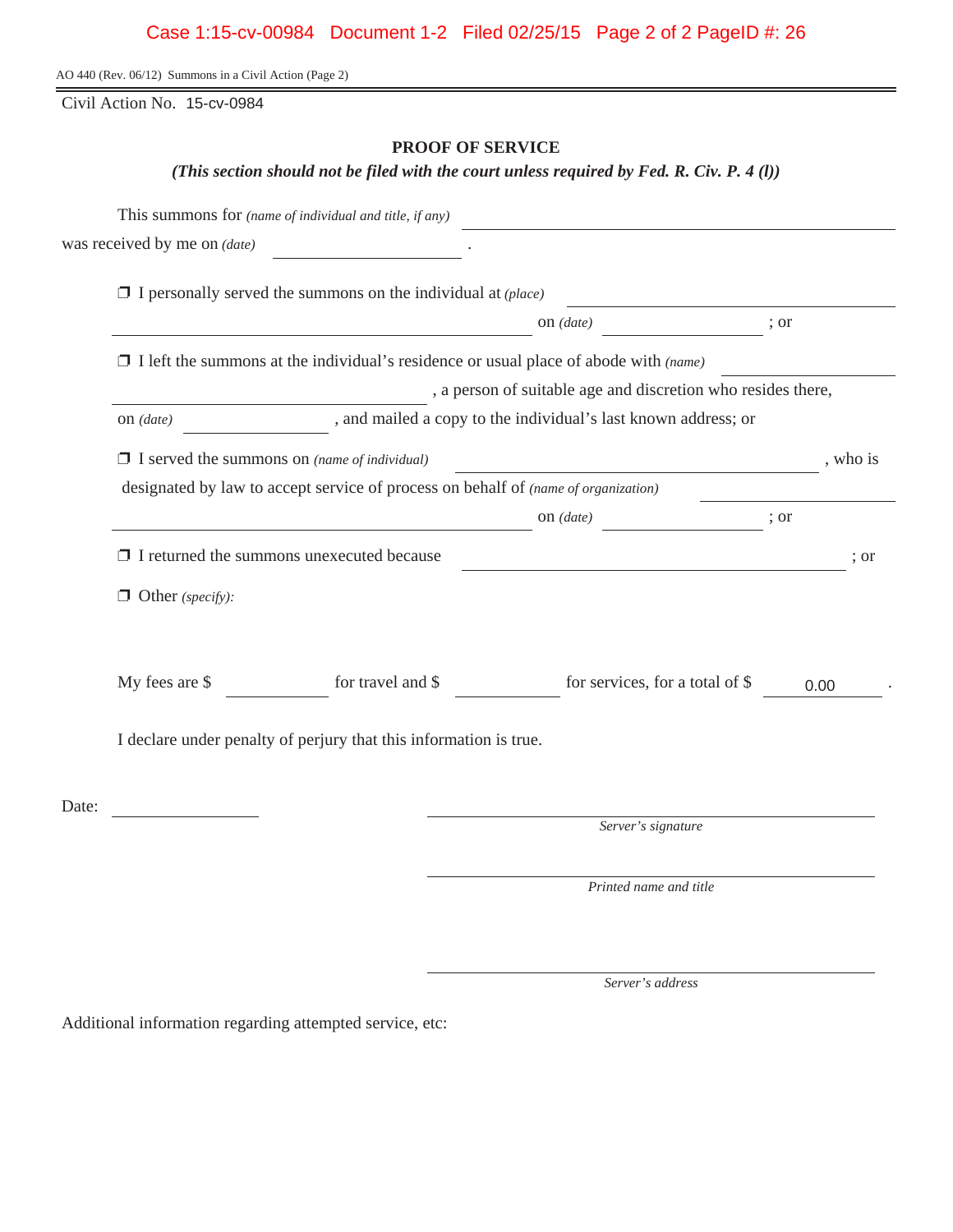Case 1:15-cv-00984 Document 1-3 Filed 02/25/15 Page 1 of 4 PageID #: 27



STATE OF NEW YORK OFFICE OF THE ATTORNEY GENERAL

ATTORNEY GENERAL

ERIC T. SCHNEIDERMAN DIVISION OF REGIONAL AFFAIRS

February 2, 2015

Michael G. Archbold, CEO 300 Sixth Avenue Pittsburgh, Pennsylvania 15222

GNC Holdings, Inc. *Certified—Return Receipt Requested* 

*Re: CEASE & DESIST NOTIFICATION Herbal Plus—GNC Distributed Herbal Dietary Supplements*

Dear Mr. Archbold:

 $\overline{a}$ 

# **This letter constitutes a demand to cease and desist engaging in the sale of adulterated and/or mislabeled herbal dietary supplements, and in particular to immediately stop the sale of five "Herbal Plus" dietary supplements as identified by lot number in the exhibit annexed hereto.**

Be advised that the Attorney General is authorized by Executive Law § 63(12) to investigate allegations and prosecute businesses which perpetuate fraud upon consumers or engage in illegality in their business practices. General Business Article 22-b further authorizes this office to redress deceptive business acts and practices and false advertising. Of late, the topic of purity (or lack thereof) in popular herbal dietary supplements has raised serious public health and safety concerns, $\frac{1}{1}$  $\frac{1}{1}$  $\frac{1}{1}$  and also caused this office to take steps to independently assess the validity of industry representations and advertising.

In an investigation recently conducted by the Attorney General's Office, six popular GNC "Herbal Plus" brand dietary supplement products were purchased at four different New York State locations and were then genetically tested five times per sample, yielding 120 results. The supplements tested included Gingko Biloba, St. John's Wort, Ginseng, Garlic, Echinacea, and Saw Palmetto. By using established DNA barcoding technology, analytic testing disclosed that 5 out of 6 types of dietary supplement products tested were either unrecognizable or a substance other than what they claimed to be, and therefore constitute contaminated or substituted products. Twenty-two (22) percent of the tests yielded DNA matching the product label; 33% tested for botanical material other than what was on the label; and 45% yielded no plant DNA at all.

<span id="page-26-0"></span><sup>&</sup>lt;sup>1</sup>See, e.g., Newmaster, et al., "DNA Barcoding Detects Contamination and Substitution in North American Herbal Products," BMC *Medicine*, 2013, 11:222 (http://www.biomedcentral.com/1741-7015/11/222).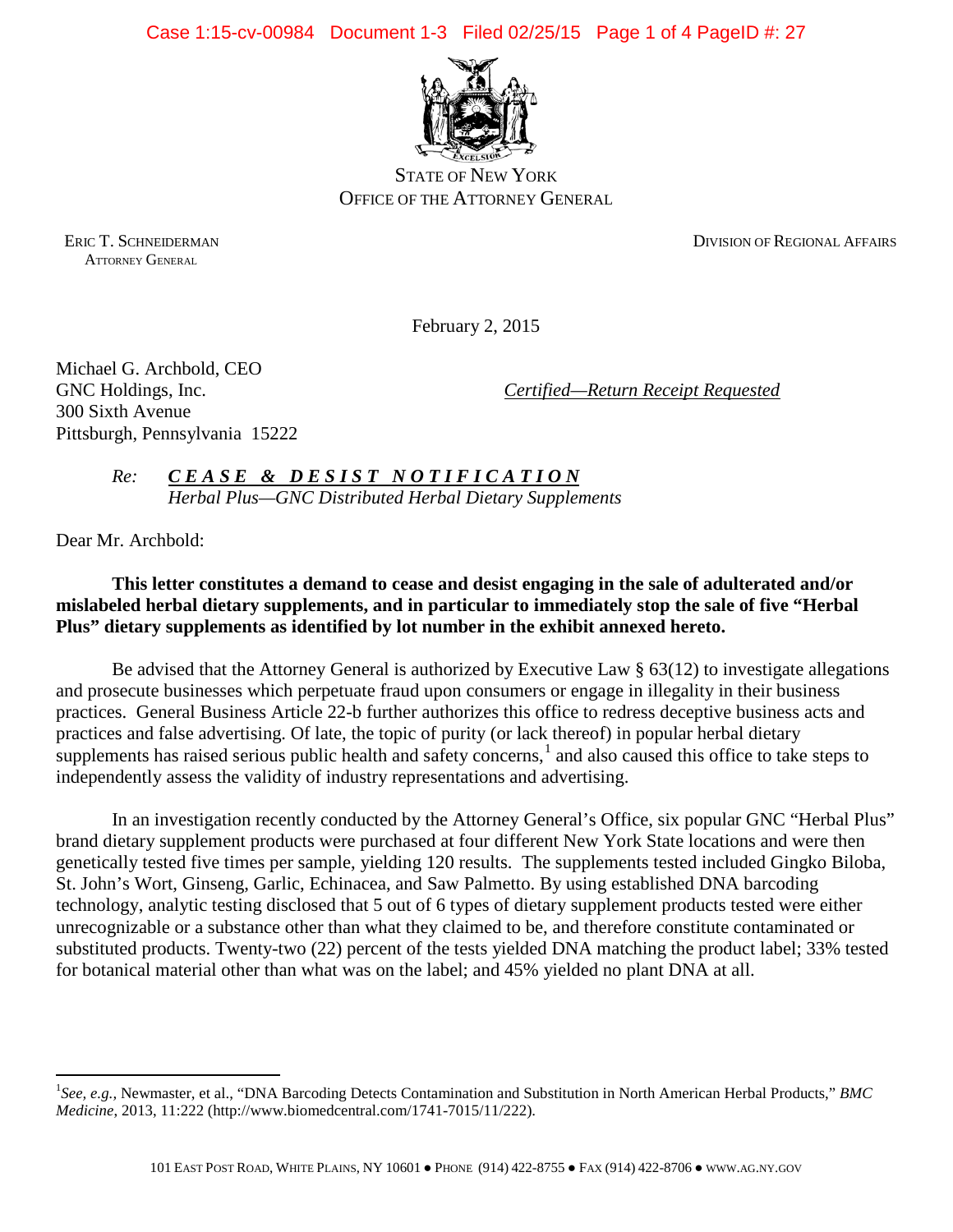Contamination, substitution and falsely labeling herbal products constitute deceptive business practices and, more importantly, present considerable health risks for consumers. The Attorney General's testing upon the products purchased revealed the following:

**Gingko Biloba.** Negative. No gingko biloba DNA was identified. The only DNA identified was allium (x5), "oryza"(x4)(commonly known as rice), spruce, and asparagaceae. Nine of the tests revealed no plant DNA whatsoever.

**St. John's Wort.** Negative. No St. John's Wort DNA was identified. Of the 20-tests performed, only three identified any DNA, and it included allium, oryza, and dracaena (tropical houseplant).

**Ginseng:** Negative. No ginseng DNA was identified. The testing yielded identification of oryza, dracaena, pinus strobus, wheat/grass, and citrus spp., with 15 of the tests identifying no genetic material at all.

**Garlic:** Positive. All 20 tests yielded DNA from allium.

**Echinacea:** Negative. Five tests identified oryza DNA, one other yielded the DNA of pinus or ranunculacae. Fourteen tests detected no plant DNA of any sort in the product labeled Echinacea.

**Saw Palmetto:** Qualified negative. Only 6 of 20 tests did identify the presence of saw palmetto, but the positive results were principally from one sample. The results did not replicate in the three other samples. One sample demonstrated no plant DNA, another revealed the presence of asparagaceae, and oryza, while a fourth was positive for DNA from the primrose family as well as saw palmetto.

Studies conducted by the Centre for Biodiversity Genomics at the University of Guelph and others have previously alerted the dietary supplement industry to the fact that it is not providing the public with authentic products without substitution, contamination or fillers. It is disappointing that over a year later the Attorney General's researcher reached similar conclusions, demonstrating that the industry has failed to clean up its practices.

To assist in the Attorney General's ongoing investigation of this matter, and pursuant to the above authority, please supply the following information as it pertains to the identified lot numbers, as well as for all companies presently producing these product lines:

- 1. The name of the manufacturer and the location of the production of each of the herbal products identified.
- 2. A listing of any DNA testing or any other analytic testing for content and quality (including but not limited to chemical composition) of the herbal products listed above and copies of such testing results.
- 3. Copies of all licensing and production contracts with any party involved in the production and distribution of the herbal products identified above.
- 4. A listing of all ingredients used in the products identified above and a measurement of the amount of each ingredient in each of the herbal products identified above.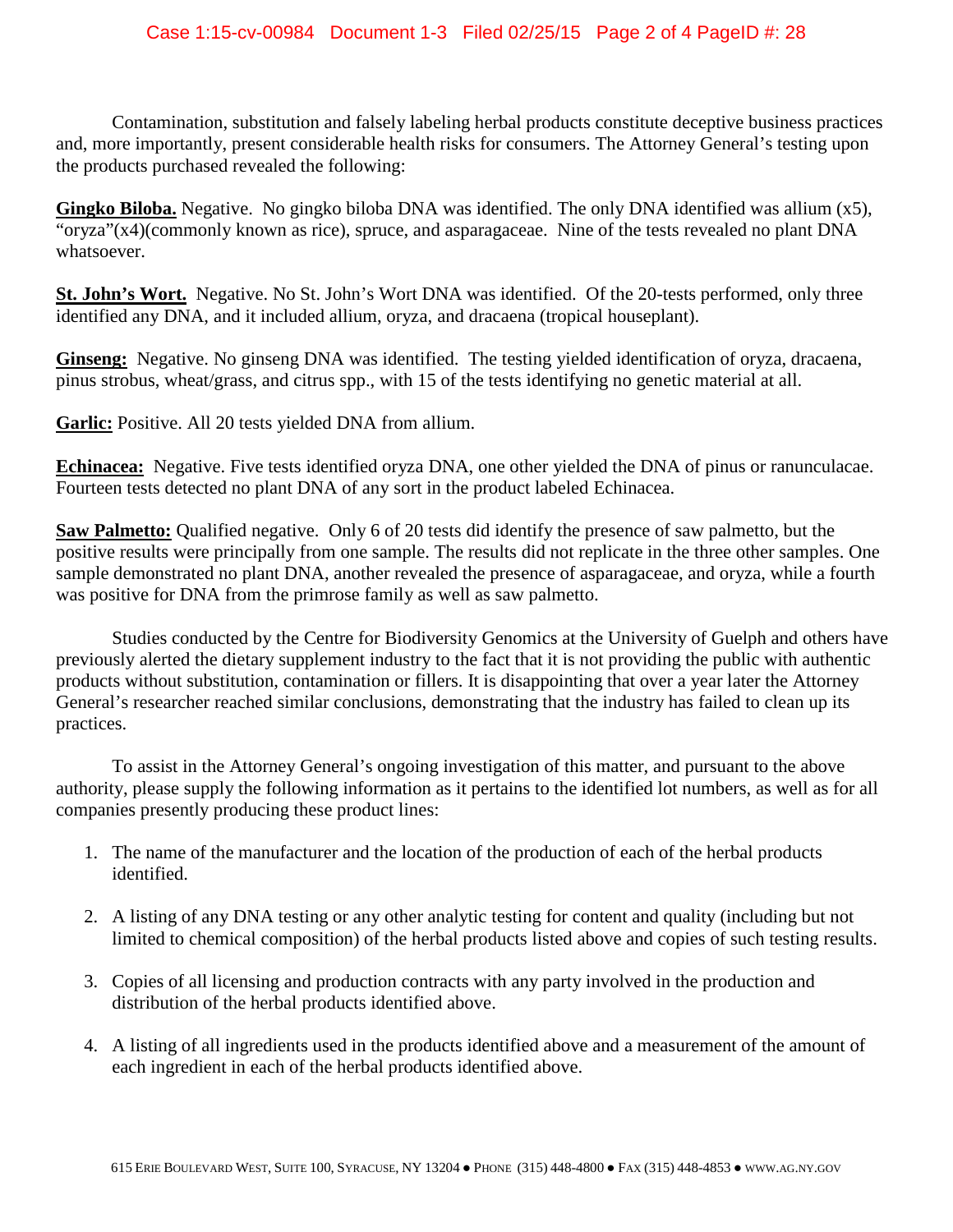# Case 1:15-cv-00984 Document 1-3 Filed 02/25/15 Page 3 of 4 PageID #: 29

- 5. Identify the standards or procedures followed to authenticate the content of the herbal products listed above.
- 6. Produce the relevant Bioterrorism Registration documentation for the manufacturer of the dietary supplements.
- 7. Articulate the acquisition, production protocol, and quality assurance measures undertaken by the manufacturer of the products tested, including all such protocols undertaken to comply with current Dietary Supplement Current Good Manufacturing Practices (CGMPs) for quality control.
- 8. Produce any and all serious adverse event reports associated with use of any GNC herbal dietary supplement in the United States

Please provide the requested information to me at the following address: NYS Attorney General's Office, Dulles State Office Building, 317 Washington Street, Watertown, New York 13601. Kindly respond on or before 5:00 P.M. on February 9, 2015. If you have any questions, you may contact Assistant Attorney General Deanna R. Nelson at 315-785-2444.

 The foregoing shall not constitute a waiver of or limitation on the Attorney General's authority to issue subpoenas or take enforcement action pursuant to applicable law.

Thank you for your anticipated cooperation.

Very truly yours,

# **MARTIN J. MACK** Executive Deputy Attorney General In Charge of Regional Affairs

Enc.